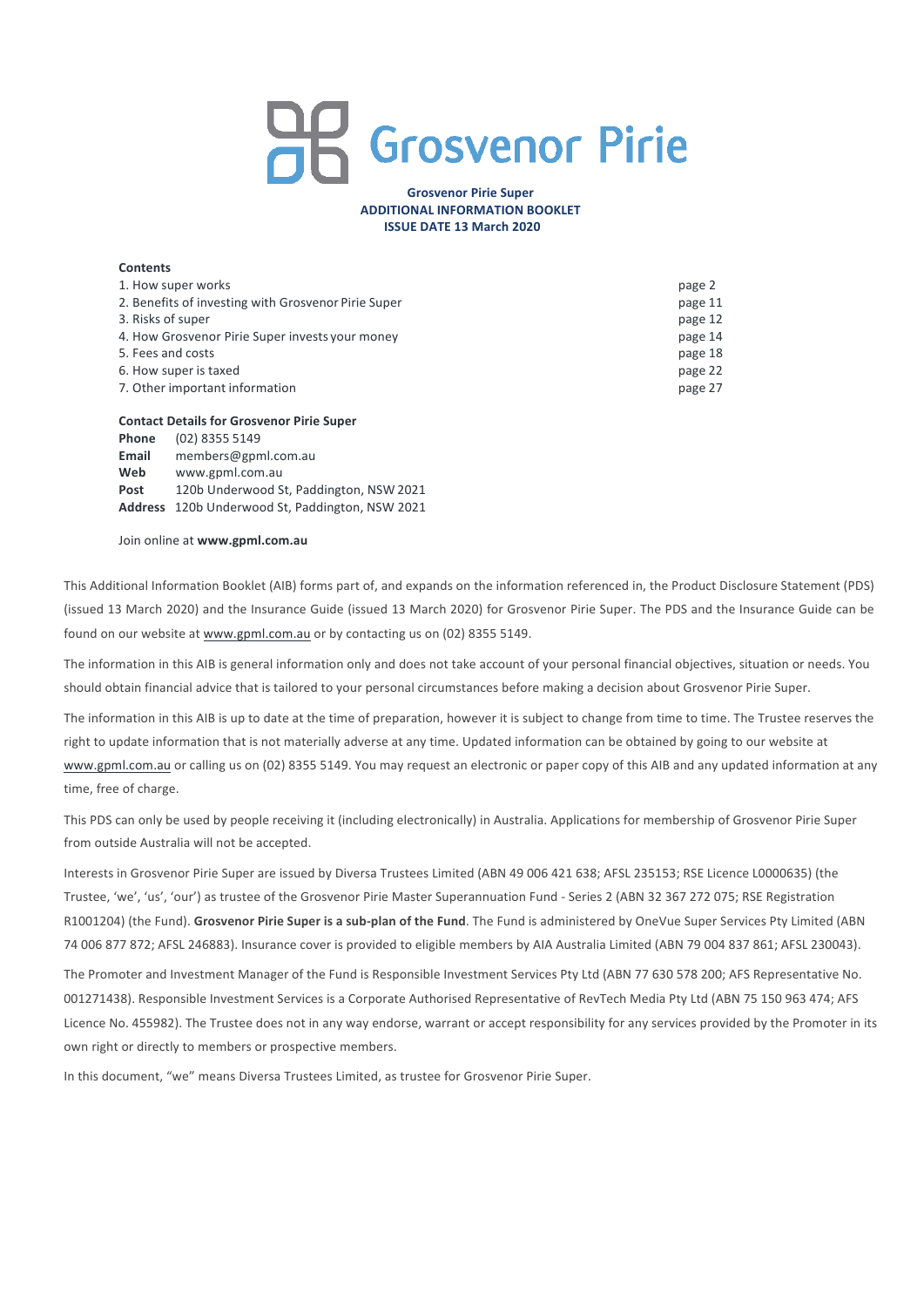## **Section 1 - How super works**

## **CHOICE OF SUPERANNUATION FUND**

Under superannuation law you are generally able (some exceptions do apply) to choose which superannuation fund you wish to join and make contributions to, as long as the fund complies with certain requirements. That is, it is an "eligible choice fund".

If you "exercise choice" by choosing a fund which is different to the default fund nominated by your employer, and you want your employer to pay your Superannuation Guarantee (SG) contributions into your fund of choice, you're generally required to provide your employer with written details of the fund, and written evidence that it will accept your employer's contributions.

If you do not exercise choice, or you select a fund that is not an eligible choice fund, your SG contributions will be paid to the employer's default fund.

It's important you take an interest in your super and help it grow into a healthy retirement nest egg. Contact your employer to check whether you can make a "choice of fund". For more information about choice of fund, go to www.ato.gov.au/super.

# **CONTRIBUTING TO SUPER**

#### **Eligibility Rules and the Work Test**

For persons under age 65, all types of contribution can be accepted for or on your behalf. A connection with work is not required.

For members **aged 65 to 69**, mandated employer contributions (for example, SG contributions) can be accepted, however personal contributions can only be accepted for or on your behalf if you are gainfully employed on at least a part time basis during the financial year in which the contributions are made (referred to as the "Work Test").\* You are considered to be gainfully employed on a part time basis during a financial year if you have worked at least 40 hours in a period of not more than 30 consecutive days in that financial year.

For members **aged 70 to 74,** mandated employer contributions(for example, SG contributions) can be accepted on your behalf, however personal contributions can only be accepted from you if you satisfy the Work Test (see above).\* Spouse contributions cannot be made on your behalf.

\* Members aged between 65 and 74 (for personal contributions) or 65 to 69 (for spouse contributions) can take advantage of a one-year exemption from needing to meet the Work Test in order to make voluntary contributions to their super account, so long as they meet the following criteria:

- The Work Test wasn't met in the year that the contribution was made, but was met in the immediately preceding financial year;
- The member has a Total Superannuation Balance of less than \$300,000 at the end of the previous financial year; and
- No contribution has ever been accepted using this work test exemption in any previous financialyear.

During the 12-month exemption period an individual can make contributions into their super account up to the concessional and nonconcessional contributions caps for that particular financial year (\$25,000 and \$100,000 caps respectively in 2019/2020). The Superannuation Work Test Exemption can also be used to access the 'bring-forward' contribution arrangements during the 12-month exemption period. This allows an individual to make non-concessional contributions of up to three times the normal annual cap (currently \$100,000, so the bring-forward amount is  $$100,000 \times 3 = $300,000$ .

For members who are 75 and over, only mandated employer contributions (for example, SG contributions) can be accepted on your behalf.

## **Types of Contributions**

Providing you meet the appropriate eligibility rule set out above, the following types of contributions can be made to your superannuation (accumulation) account:

- Your own contributions:
- Contributions from your employer;
- Contributions from your spouse;
- Contributions from the Government; and
- Rollovers or transfers from other acceptable superannuation products.

#### **Superannuation Guarantee Contributions**

Most Australian employers are required by Government legislation to make superannuation contributions for their employees - called Superannuation Guarantee (SG) contributions. SG contributions are presently 9.50%\* of an eligible employee's Ordinary Time Earnings (subject to a maximum dollar limit). The SG contribution rate will gradually increase to 12% over time.

\* This information relates to the financial year 1 July 2019 to 30 June 2020.

SG contributions are required to be paid by an employer to an eligible employee's superannuation fund at least quarterly. An eligible employee is someone **over the age of 18** earning \$450 or more per month, or someone **under the age of 18** working over 30 hours per week. The eligible employee can be a full-time, part-time or casual employee. Some awards, enterprise agreements and other registered employment agreements have extra terms about superannuation. These terms apply on top of the superannuationguarantee.

SG contributions are concessional contributions and are subject to concessional contribution limits (refer to Section 6 - How super is taxed of this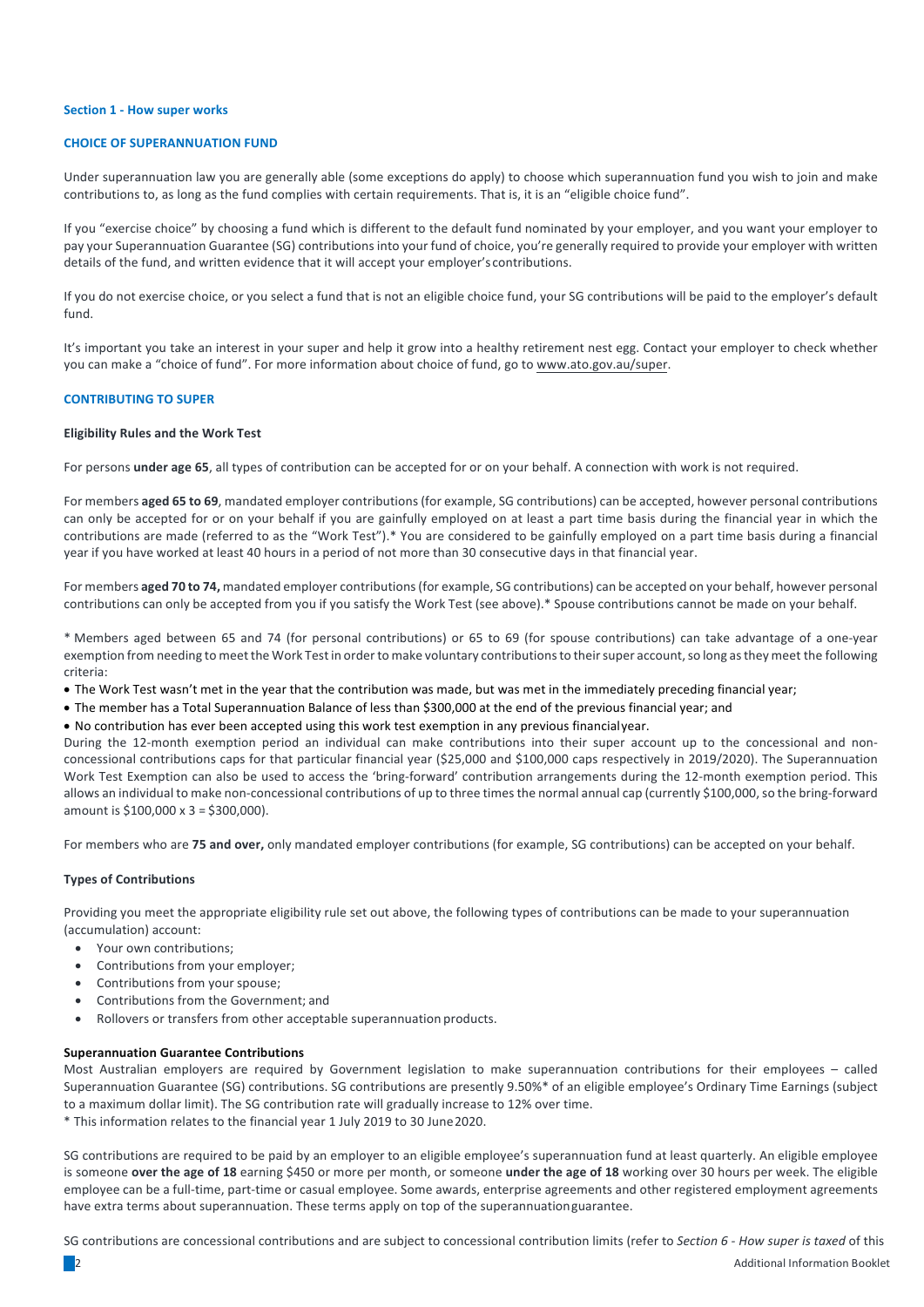AIB for information about these limits). For further general information about SG contributions, go to www.ato.gov.au/super.

## **Salary Sacrifice Contributions**

Salary sacrifice arrangements involve an employee deciding (if their employer allows) to contribute to superannuation from their before-tax salary (that is, reducing their take home pay). This is a voluntary arrangement between employer and employee. Salary sacrifice contributions are also concessional contributions subject to concessional contribution limits (refer to *Section 6 - How super is taxed* of this AIB for information about these limits).

**IMPORTANT:** Salary sacrifice contributions may be regarded as Reportable Employer Superannuation Contributions. Reportable Employer Superannuation Contributions are contributions over which the member has some influence and count as income when assessing a person's eligibility for a number of Government benefits, including welfare benefits. For more information about Reportable Employer Superannuation **Contributions, go to www.ato.gov.au/super.**

## **Personal Contributions**

Members can make personal contributions from their after-tax salary. These contributions are non-concessional contributions and are subject to non-concessional contribution limits (refer to *Section 6 - How super is taxed* of this AIB for more information about these limits).

The Government allows all individuals under the age of 65, and those aged 65 to 74 who meet the Work Test (see below), to claim a tax deduction for personal contributions to eligible superannuation funds up to the concessional contributions cap.

#### **Spouse Contributions**

Your spouse can make contributions into your super account from their after-tax salary to help you to top up your retirement savings.

Contributions to your account can be accepted if, at the time the contributions are made:

- You are under the age of 65; or
- If you are aged between 65 and 69, you meet the Work Test (i.e. have worked at least 40 hours in a period of not more than 30 consecutive days in the current financial year).

Your spouse may be eligible for a tax offset for making contributions to your super account (refer to Section 6 - How super is taxed of this AIB for more information).

**IMPORTANT:** For further general information about the types of contributions that can be made to superannuation go to **www.moneysmart.gov.au or www.ato.gov.au/super.**

## **Rollovers or Transfers into your Super Account**

You are generally able (some exceptions do apply) to rollover or transfer accounts you have with other superannuation funds to your Grosvenor Pirie Super account. Sometimes this is called "consolidating your super accounts".

In order to do this, download and complete the *Rollover Form* available from www.gpml.com.au and return it to us. You can request a hardcopy of the form by calling us on (02) 8355 5149.

**IMPORTANT:** Before closing any other superannuation account that you may have, you should consider what costs you may incur, what benefits you may lose or any other significant implications of closing your account. For advice that takes into account your financial situation, **needs or objectives, we recommend you contact an appropriately qualified financialadviser.**

# **Downsizer Contributions**

All members aged 65 and over who meet the eligibility requirements are able to make a non-concessional contribution of up to \$300,000 from the proceeds from the sale of a principal residence, held for at least 10 years, into their superannuation account.

This measure only applies where the contract of sale is exchanged after 1 July 2018, and does not include investment properties, holiday homes, caravans or other mobile homes.

A downsizer contribution can only be made from the sale of one home. Once the house is sold and the downsizer contribution has been made, there is no requirement to purchase another home.

Members wishing to make a downsizer contribution must complete the *Downsizer Contribution into Super Form* available from the ATO's website and provide the completed form to Grosvenor Pirie Super when making, or prior to making, the contribution.

For more information, visit the ATO's website https://www.ato.gov.au/individuals/super/super-housing-measures/downsizing- contributionsinto-superannuation/.

#### **Other Amounts that can be Paid into Superannuation**

There are other amounts that may be paid into your superannuation account, such as certain disablement amounts on settlement of a disability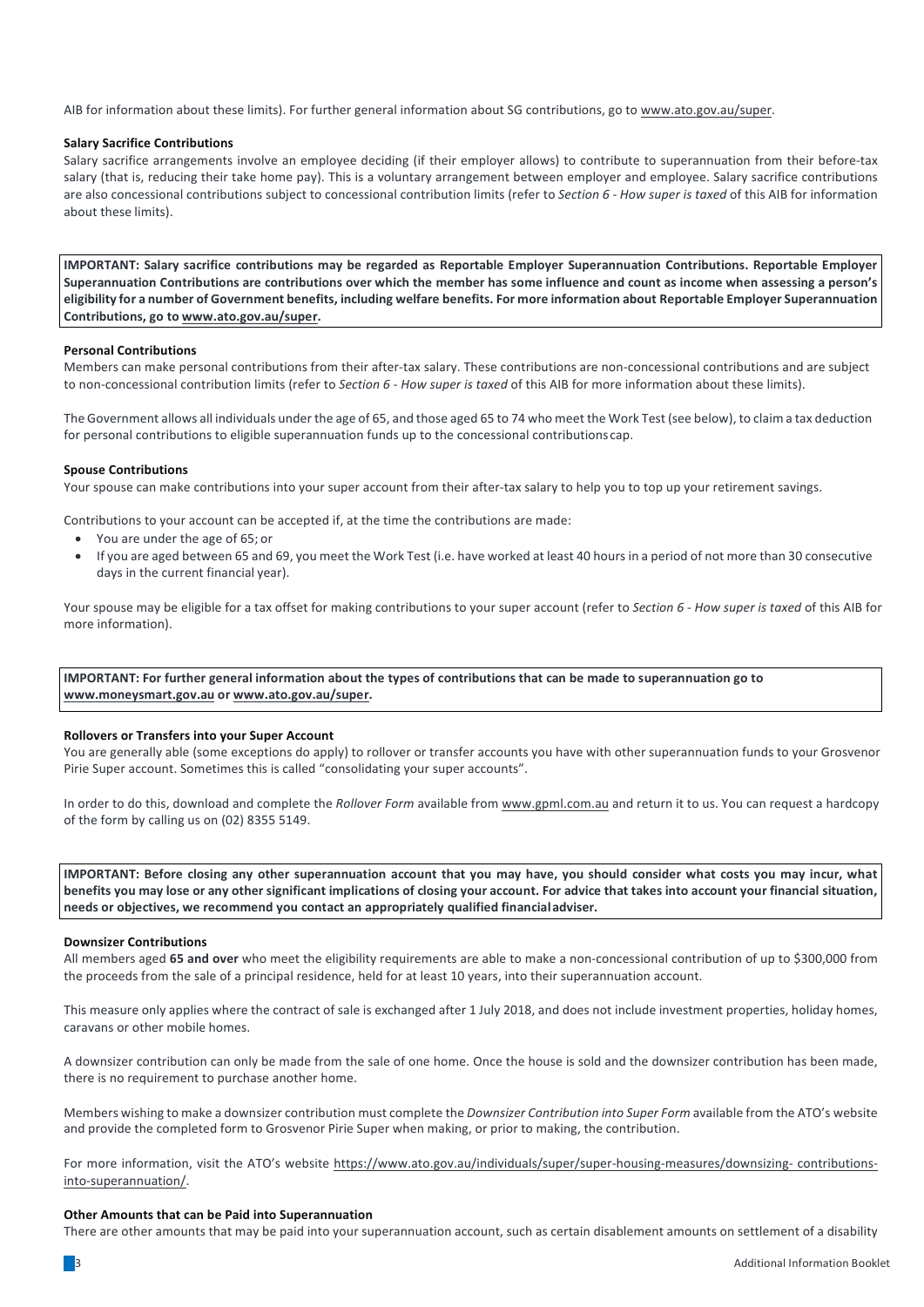claim (outside of superannuation), proceeds from the sale of a small business, and superannuation sourced from a foreign superannuation fund. Special rules apply to these amounts. If you are going to receive any of these amounts or are considering payment of them into superannuation, we recommend you obtain appropriately qualified advice. Go to www.ato.gov.au/super for moreinformation.

# **Government Co-Contribution**

The Government Co-contribution is a contribution made by the Government into your super account to recognise the non-concessional (aftertax) contributions you have made to your account during the financial year.

To qualify for the Government Co-contribution, you must:

- Make a personal non-concessional (after-tax) contribution to your super account by 30 June and not claim a tax deduction for it. (The contribution must not exceed the non- concessional (after-tax) contributions cap - see *Section 6 - How super is taxed* of this AIB for more information.)
- Have a total assessable income (meaning income plus reported fringe benefits plus SG contributions) of between \$38,564 and \$53,564\* for the financial year.
- Receive at least 10% of your assessable income from employment or self-employment activities.
- Be less than 71 years of age at the end of the financial year.
- Not have been a temporary resident of Australia for any part of the financial year (unless a New Zealand citizen).
- Lodge an income tax return with the ATO for the financial year.
- Have provided your Tax File Number (TFN) to Grosvenor Pirie Super.
- Have a Total Superannuation Balance\*\* of less than \$1.6 million on 30 June of the year before the year the contributions are being made.

## \* This information relates to the financial year 1 July 2019 to 30 June 2020.

\*\* Your Total Superannuation Balance is the total amount that you hold in super in the Australian superannuation system (across multiple accounts in multiple funds if applicable).

As long as these criteria have been met, the ATO will:

- Confirm your non-concessional (after-tax) contributions with Grosvenor Pirie Super;
- Determine the amount of the co-contribution based on your level of contributions and your declared income; and
- Pay the money directly into your super account.

The Government co-contribution scheme extends to the self-employed, provided eligibility criteria is satisfied. To be eligible, a self-employed person must be under age 71 at the end of the income year and:

- Earn 10% or more of their eligible income for that year from running a business, eligible employment, or a combination of both note that for this definition, income is not reduced by deductions that result from running a business; and
- Earn below the income threshold applicable in the income year this includes assessable income plus reportable fringe benefits plus reportable employer superannuation contributions less tax deductions for running a business (not including employee deductions).

Contributions that do not qualify for the Government co-contribution include:

- Employer SG contributions;
- Salary sacrifice contributions;
- Contributions for which the member has claimed a tax deduction; and
- Any super transferred in from another super fund or transferred from an overseas superfund.

The co-contribution will not be subject to contribution tax, nor will it count against the super contribution limits.

**IMPORTANT:** The amount of the co-contribution and the co-contribution income thresholds are subject to change. For the amount of cocontributions and income thresholds applicable from year to year, full eligibility criteria and other information about the Government cocontribution, go to www.ato.gov.au.

## **First Home Super Saver Scheme**

If you are an eligible first home buyer, you are able to use your Grosvenor Pirie Super account to save for a home deposit through the Government's First Home Super Saver Scheme (FHSS Scheme).

Voluntary contributions (and associated earnings) made into your super account after 1 July 2017 can be withdrawn and used for a first home deposit. To qualify, you must be 18 years of age or over, intending to purchase a residential home or land to build a home on, and not previously have owned property in Australia.

First home buyers can contribute up to \$15,000 per year, and \$30,000 in total per person. Voluntary contributions include concessional (beforetax) contributions, such as salary sacrifice contributions, and non-concessional (after- tax) contributions, such as making an additional lump sum payment into super. The contributions will still count towards the contribution caps (for more information, see *Section 6 - How super is taxed* of this AIB).

For more information, visit the ATO's website www.ato.gov.au/Individuals/Super/Super-housing-measures/First-Home-Super-Saver-Scheme/.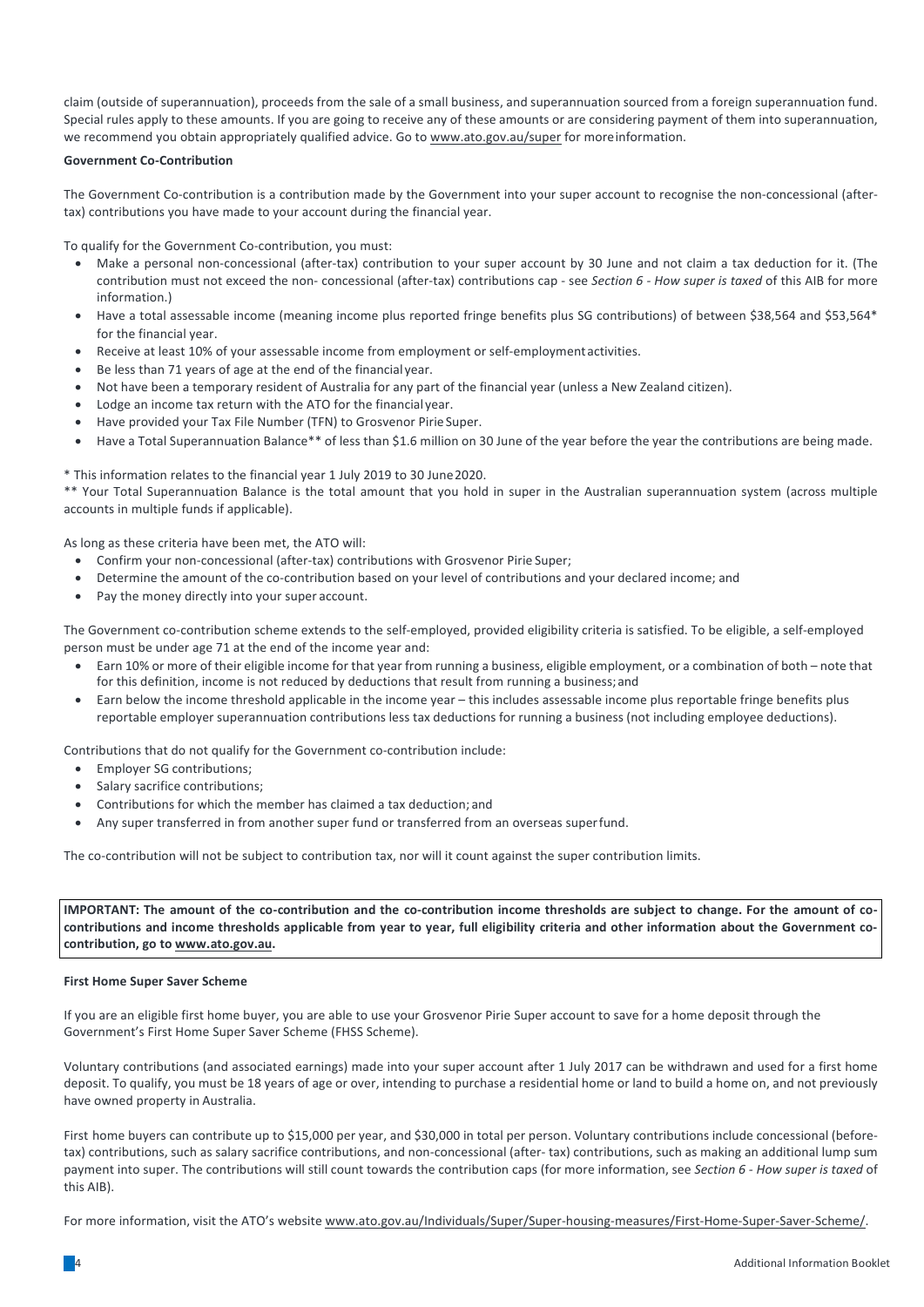## **Making Contributions**

Contributions can only be made by or on your behalf if you have completed an *Application Form* and have been accepted as a member of the

Fund. If we receive a contribution for a person that has not completed an *Application Form* the monies will be returned.

The amount payable in SG contributions is mandated and is required to be paid by your employer to your super fund at least quarterly. Voluntary or personal contributions can be made at any time and there is no minimum contribution required, although there are maximum caps which can have tax implications if exceeded (for more information see *Section 6 - How super is taxed* of this AIB).

Contributions can be made by:

- Direct transfer from your employer's payroll system (if your employer permits); and
- Direct deposit into the Grosvenor Pirie Super bank account.

When making contributions you will need to ensure that we receive a remittance showing who the contribution is for and the type of contribution. A remittance can be provided by email to members@gpml.com.au.

## **Accepting Contributions**

We cannot accept non-concessional contributions in excess of your non-concessional contributions cap, or personal contributions from you or on your behalf, if your Tax File Number (TFN) is not held by the Fund. Contributions made in contravention of these contribution rules must be rejected or refunded. A refund may be adjusted for any permissible investment fluctuations, reasonable costs and insurance premiums for cover provided prior to the refund. For more information about non-concessional contributions, see *Section 6 - How super is taxed* of this AIB.

IMPORTANT: The Fund will also not accept (or will refund within 30 days) any concessional contributions received for a member where a TFN is not held for that member. This decision has been made by the Trustee to avoid additional tax (No-TFN tax) that must be paid (by deduction from affected member accounts) on concessional contributions where a TFN is not held.

## **Contribution Splitting**

Concessional contributions such as SG Contributions, Salary Sacrifice Contributions and Personal Deductible Contributions can be split with your eligible spouse (including a de-facto spouse of the same or opposite sex). It is not possible to split non-concessional contributions. Not all superannuation funds offer contributions splitting, but we do. To split contributions, download and complete the *Contribution Splitting Form* available from www.gpml.com.au and return it to us. You can request a hardcopy of the form by calling us on (02) 8355 5149.

Only 85% of concessional contributions made to your account may be split, because 15% of these contributions are ordinarily deducted for tax when received. We may make whatever adjustments we consider appropriate to the splittable amount for any tax liabilities. Splittable concessional contributions are also subject to the maximum concessional contributions limit. There are certain amounts that may be held in a superannuation account that may not be split, such as benefits subject to a family law payment split or payment flag, rollovers from other funds, and employer termination payments.

Generally, only contributions made in the financial year prior to the financial year when the contributions splitting application is lodged can be split. You can also apply to split contributions made in the financial year in which you transfer or rollover to another fund (provided the application is made before the transfer or rollover occurs).

We keep records of the amount of contributions which you are eligible to split with your spouse for a given financial year. Should you wish to make a contributions split, we will provide the relevant details to you.

In order for an application to split contributions to be

- You must be married or in an eligible de-facto relationship;
- Your spouse must have agreed to the split;
- The receiving spouse must be either aged less than their preservation age or aged between their preservation age and age 65 and not permanently retired;
- The eligible contributions must have been made during the previous financial year; and
- The transferring spouse must not have already made an application to split contributions in respect of the same financial year.

If an application to split contributions is accepted by us, the contributions will be split by being paid to the super account of the receiving spouse within 90 days of us receiving your application. Split contributions are preserved until the receiving spouse reaches their preservation age and permanently retires, or turns 65. Split contributions are treated like rollovers and do not count towards the non-concessional (after tax) contributions cap of the person receiving the split contributions.

## **ACCESSING YOUR SUPER**

## **Restrictions On When You May Access Your Benefits**

Superannuation is a long-term investment. The Government has placed restrictions on when you can access your benefits. In general, your benefits are preserved and cannot be paid to you until: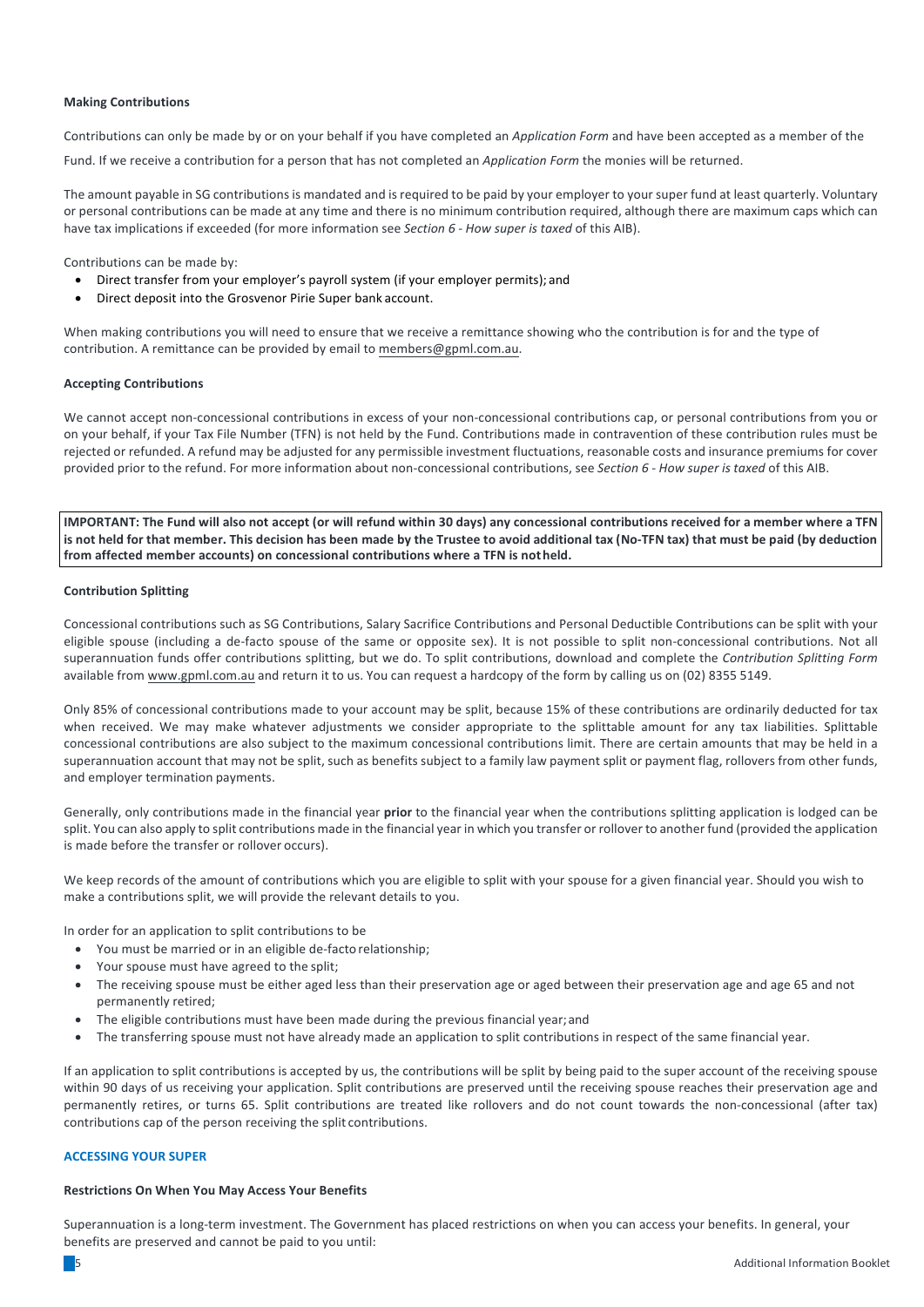- You have reached your preservation age and have permanently retired;
- You cease an employment arrangement on or after age 60;
- You have reached age 65 (whether or not you have retired); or
- You have satisfied another "condition of release" (see below).

Your "superannuation benefit" is the sum of all contributions and rollovers that have been made into your account, plus positive investment earnings, less any fees and costs, insurance premiums, government taxes and withdrawals that have been made from your account.

From 1 July 1999, all contributions made by or for a member, and all investment earnings, have been subject to the preservation rule. Contributions made by or for a member prior to 1 July 1999 may be defined as "restricted non-preserved benefits" or "unrestricted nonpreserved benefits". In certain circumstances you may be able to withdraw these benefits earlier. For example, when you change jobs you may be able to withdraw any restricted non-preserved benefits you may have. The different types of benefits that make up your Grosvenor Pirie Super account will be identified on your Grosvenor Pirie Super Annual Member Statement. For more information, see www.ato.com.au/super.

## **Preservation Age**

If you were born before 1 July 1960, the preservation age is 55 years and increases by one year in accordance with the table below. The maximum age for preservation of benefits is 60.

| <b>Benefits Preserved Until You Reach The Age Of</b> |
|------------------------------------------------------|
| 55                                                   |
| 56                                                   |
| 57                                                   |
| 58                                                   |
| 59                                                   |
| 60                                                   |
|                                                      |

Until your preservation age is reached, in most circumstances, you are unable to withdraw your superannuation benefit even if you cease to be in the employment of your employer.

# **Conditions of Release**

The circumstances in which some or all of your superannuation benefit may be released to you before you meet your preservation age, if you are an Australian citizen, New Zealand citizen or permanent resident, are:

- You are permanently incapacitated;
- You die;
- You suffer a terminal medical condition (as defined in superannuation legislation);
- You experience severe financial hardship\*;
- Under compassionate grounds (if approved by the relevant government body);
- The amount in your account is less than \$200;
- You are participating in the First Home Super Savers Scheme; or
- Any other circumstances allowed by law, for example, on presentation of an Australian Taxation Office (ATO) Release Authority.

\* Government legislation sets out a maximum amount per year that can be paid to you if you qualify for a financial hardship payment. For more information, see www.ato.gov.au/super or contact us on (02) 8355 5149.

If you are a temporary resident, the circumstances in which your benefit may be released to you are more limited (e.g. death, permanent incapacity). You may also access your benefit if your visa has expired and you have permanently departed Australia. For more information on Departing Australia Superannuation Payments (DASP), see below.

# **Portability Within Australia**

While accessing your superannuation benefit in cash is subject to restrictions, your benefit may be transferred to another superannuation product that complies with relevant superannuation law if your employment changes or at any other time. If you are eligible, you may elect to open a pension account and commence a pension income stream.

Under portability arrangements, you can generally rollover or transfer part or all of your superannuation accounts into a fund of your choice at least once every 12 months. The portability rules allow us to refuse a portability request in some circumstances; for example, where an amount of less than \$6,000 will be left in your Grosvenor Pirie Super account or where a request has already been actioned in the past 12 months. The maximum time period for processing transfer requests is 3 business days from the date of receiving the request and all the relevant information required to effect the transfer.

If you request to transfer your Grosvenor Pirie Super account to another fund, we must be satisfied that you have received or know that you can request all the information you reasonably need to understand the impact that actioning your request may have on your benefits. For example, any insurance cover you hold through Grosvenor Pirie Super will cease if you leave the Fund. If you require any further information prior to making a portability request, contact us at (02) 8355 5149 or via email tomembers@gpml.com.au.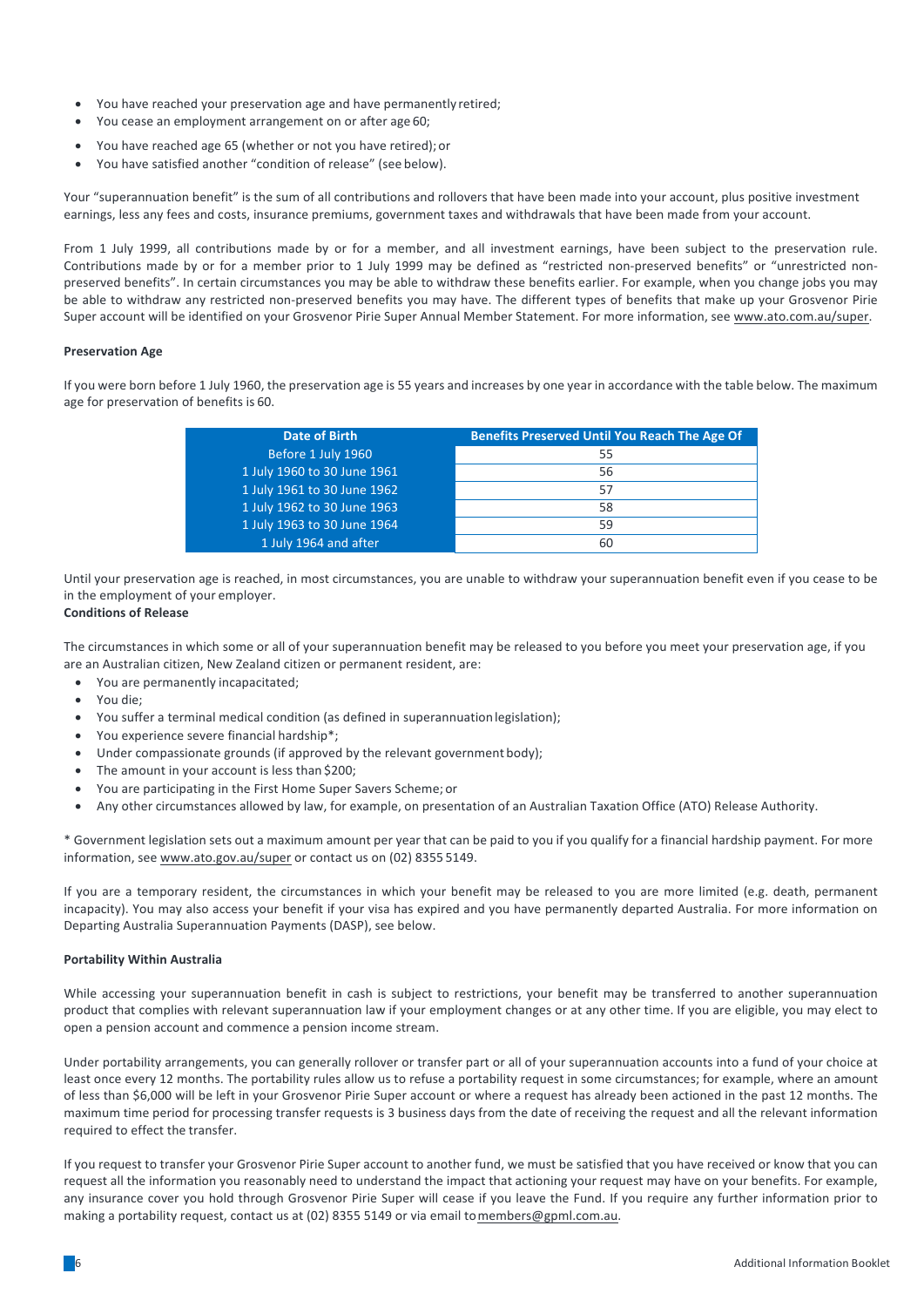# **Trans-Tasman Portability Scheme**

Grosvenor Pirie Super participates in the Trans-Tasman Portability Scheme, which means that we accept retirement savings transferred from New Zealanders moving permanently or indefinitely to Australia and can transfer your super account to New Zealand if you are moving there permanently.

# **Transfers into Grosvenor Pirie Super**

- In order for us to accept retirement savings from New Zealand, you must:
	- a. Have an Australian Tax File Number;
	- b. Have opened a Grosvenor Pirie Super account;
	- c. Have emigrated permanently or indefinitely to Australia;
	- d. Provide us with a statement from your KiwiSaver scheme containing the following details:
		- Any Australian-sourced or New Zealand-sourced amounts that form part of the transfer;
		- Any tax-free component of an Australian-sourced amount;
		- Any amount not previously counted towards the non-concessional contributions cap; and
		- Any restricted non-preserved or unrestricted non-preserved amounts.

If you don't provide thisstatement, we will not accept your application to transfer and your retirementsavings will be returned to your KiwiSaver scheme.

Once your retirement savings are transferred to Grosvenor Pirie Super, they are subject to Australia's general superannuation rules, plus the following specific rules - retirement savings transferred from New Zealand:

- a. Can only be transferred to, and held in, a complying super fund regulated by APRA;
- b. Cannot be transferred to a self-managed super fund:
- c. Cannot be transferred to a third country; and
- d. Can be accessed when the member reaches New Zealand's retirement age (currently 65).

There is a limit on the amount that you can transfer from, which is linked to your age:

- If you under  $65$  years old  $-$  your transfer limit is \$540,000.
- If you are 65 or more years old  $-$  your transfer limit is \$180,000.

**IMPORTANT:** You must transfer the entire balance of your retirement savings. If your balance is more than the transfer limit, you will be unable to transfer your savings.

Grosvenor Pirie Super will retain your super in two parts - the New Zealand-sourced component and the Australian-sourced component. To accessthe Australian-sourced component, generally you will need to be 60 years old and satisfy the Australian definition of retirement. To access the New Zealand-sourced component, you will need to reach the New Zealand age of retirement (currently 65 years old).

# **Transfers from Grosvenor Pirie Super**

It's not compulsory for you to transfer your Grosvenor Pirie Super account to a KiwiSaver scheme when you move permanently to New Zealand, however if you choose to do so, you'll need to take the following three steps.

**IMPORTANT:** Once your Grosvenor Pirie Super account is transferred to your KiwiSaver scheme, we will close your account, any insurance you hold through Grosvenor Pirie Super will cease, and your retirement savings will generally be subject to New Zealand's retirement savings rules.

## Step 1 - Check Your eligibility

- In order to be able to transfer your super account from Grosvenor Pirie Super to a New Zealand KiwiSaver scheme, you must:
	- a. Have a New Zealand Inland Revenue Department (IRD) number;
	- b. Have opened a KiwiSaver account and your KiwiSaver provider must be able to accept the transfer monies (receiving monies from Australia is optional so you'll need to check with your provider);
	- c. Have emigrated permanently to New Zealand; and
	- d. Transfer the whole of your Grosvenor Pirie Super account (partial transfers are not allowed).

# Step 2: Provide proof of identity documentation

- You will need to provide us with:
	- a. Proof of your identity: and
	- b. Proof of residence in New Zealand. (If the document you have used to prove your identity doesn't include your current New Zealand address, you will also need to provide an additional document that does show your address (such as a utility bill, a council rate notice or a bank statement) which is less than 12 months old.)
	- c. A signed Australian or New Zealand Statutory Declaration stating you have permanently emigrated to New Zealand. (Please note that different rules apply for Australian and New Zealand statutory declarations, such as New Zealand Justices of the Peace cannot witness an Australian Statutory Declaration.)

## Step 3: Send your completed forms and documentation to us

If you meet the eligibility criteria, you will need to download and complete the relevant sections of the Withdrawal Form available from www.gpml.com.au and return it to us. You can request a hardcopy of the form by calling us on (02) 8355 5149.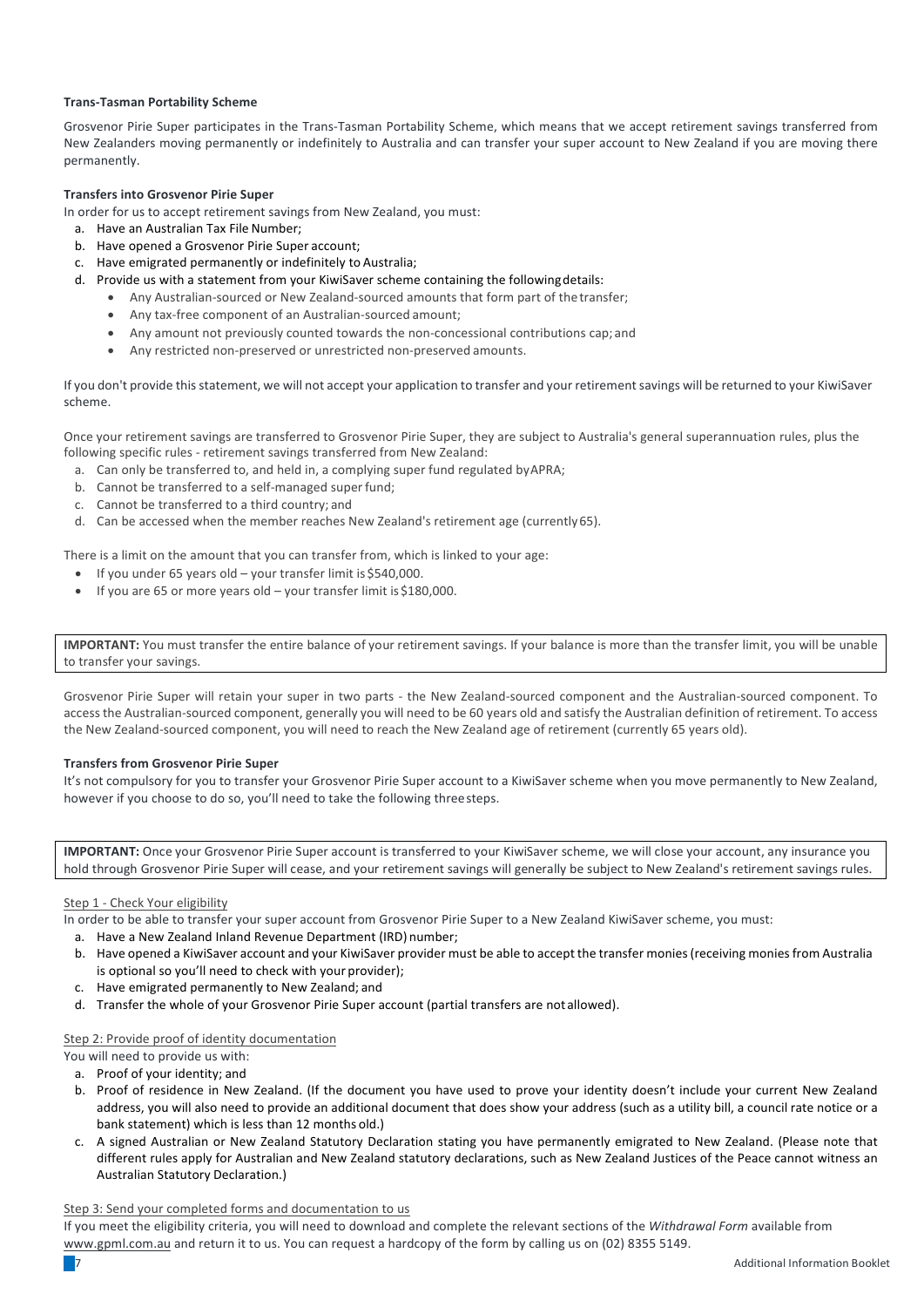There are no limits on how much you can transfer from an Australian super fund to a KiwiSaver scheme. However, you must transfer the whole of your balance.

Your KiwiSaverscheme account will retain yoursuper in two parts- the Australian-sourced component and the New Zealand-sourced component. To access the Australian-sourced component, generally you will need to be 60 years old and satisfy the Australian definition of retirement. To access the New Zealand-sourced component, you will need to reach the New Zealand age of retirement (currently 65 years old). You cannot transfer super that has been transferred into a KiwiSaver scheme to a thirdcountry.

## **Benefit Payment Requirements**

## **General**

When any benefit is paid from your accumulation account, it will be broken down into tax-free and taxable components. For more information, see *Section 6 - How super is taxed* of this AIB.

The Government's anti-money laundering and counter-terrorism financing legislation (AML/CTF legislation) requires you to provide proof of your identity prior to being able to access your superannuation benefits in cash. It's often called "customer identification and verification" requirements. If you do not comply there may be consequences, for example, a delay in the payment of your benefits.

## **On Death**

Generally, benefits must be paid to one or more of your dependants or your legal personal representative.

Your dependants include:

- Your spouse (including a qualifying de-facto spouse of the same or opposite sex);
- Your child (including a child of your spouse);
- A person financially dependent on you; or
- Someone with whom you have an "interdependency relationship".

The superannuation and tax law definitions of "dependant" include any person with whom the member has an "interdependency relationship". Two people have an interdependency relationship if:

- They have a close personal relationship;
- They live together;
- One or each of them provides the other with financial support; and
- One or each of them provides the other with domestic support and personal care.

If each of these conditions is met, there is an interdependency relationship and each person is a dependant of the other. In addition, if a close personal relationship exists but the other requirements above are not satisfied because of a physical, intellectual or psychiatric disability (e.g. one person lives in a psychiatric institution suffering from a psychiatric disability), then an interdependency relationship may still exist.

Beneficiaries of superannuation benefits may also be required to provide proof of identity prior to being able to receive any benefits as part of "customer identification and verification" requirements as a result of Government anti-money laundering and counter-terrorism financing legislation (AML/CTF legislation). If they do not comply there may be consequences, for example, a delay in the payment of benefits.

# **On Departing Australia**

If you have worked in Australia as a temporary resident and you have permanently left the country, you may be eligible to claim the super benefit you have accumulated while working here, less any tax. The payment is called a Departing Australia Superannuation Payment (DASP).

A DASP can be claimed if

- You visit Australia on an eligible temporary resident visa; and
- Your visa ceases to be in effect (it has expired or been cancelled); and
- You leave Australia.

If you are a temporary resident and you permanently leave Australia, you have six months to claim your super benefit. If you do not claim it within this time it will be transferred to the Australian Taxation Office (ATO) as unclaimed money. If that happens, you will need to contact the ATO to claim it. For more information, visit the ATO website at www.ato.gov.au/super.

## **As a First Home Super Saver**

If you have made voluntary contributions to your super account since 1 July 2017, and wish to access these contributions under the Government's First Home Saver Super Scheme (FHSS Scheme), you will need to apply to the Australian Taxation Office (ATO), who manages and administers the Scheme, to have these funds released.

The ATO will determine how much you can withdraw and the tax payable on the withdrawal, and will let us know if your application has been approved. We will then arrange to release the money from your super account in line with the ATO's instructions within a reasonable processing time. Contributions withdrawn under the FHSS Scheme will be taxed at your marginal tax rate, less a 30% tax offset.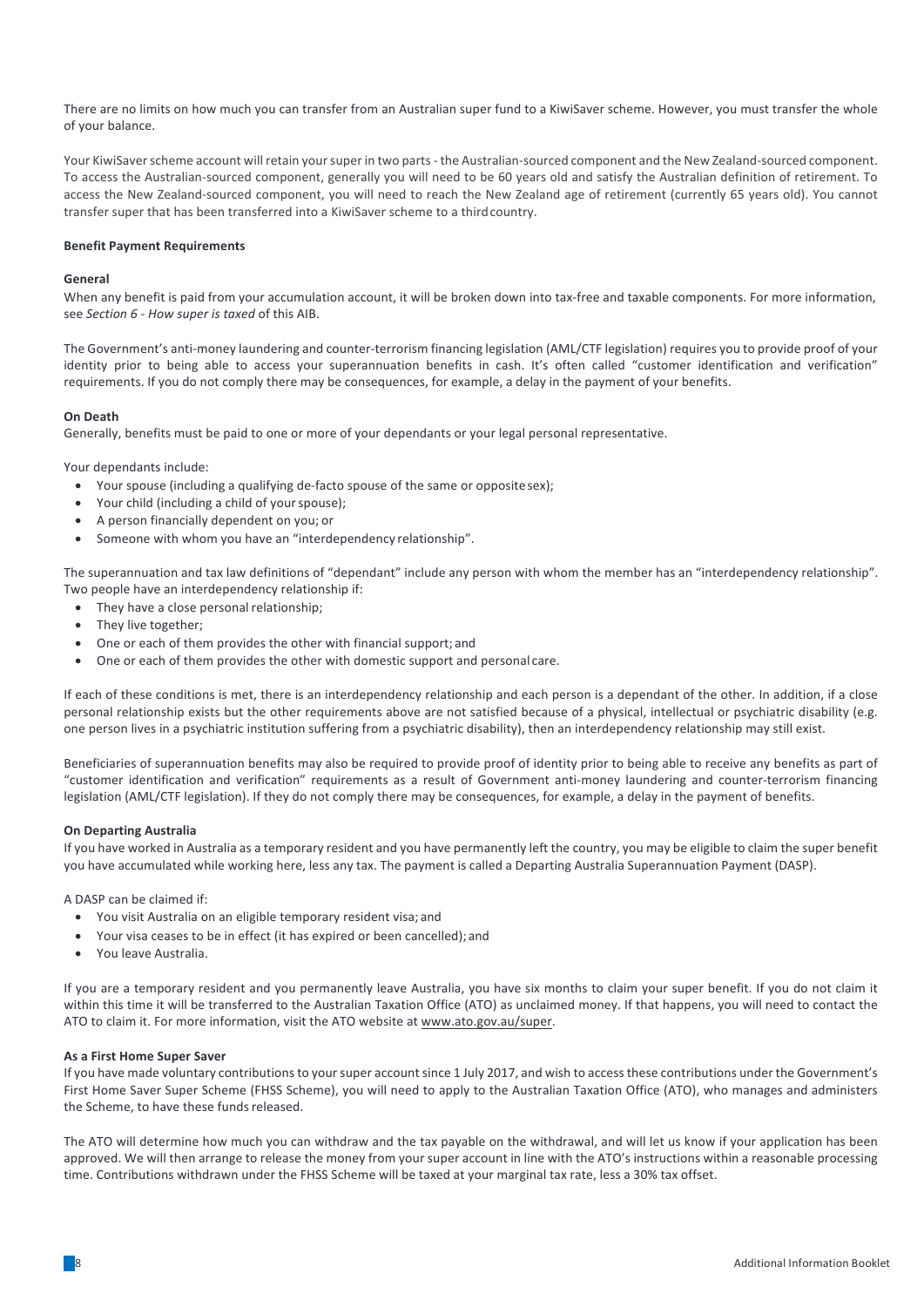You'll have 12 months from the time you release the savings to purchase a home. You must also occupy the property for at least six months in the first year of ownership after it's practical to do so. If you don't comply with the rules, you must either transfer the funds back into super or pay tax equal to 20% of the amount released.

# **Death Benefit Nominations**

You can nominate a beneficiary for payment of a lump sum death benefit, on either a **non-lapsing binding** or a **non-binding** basis, by downloading and completing the relevant form available from www.gpml.com.au and returning it to us. You can request a hardcopy of the relevant form by calling us on (02) 8355 5149.

## **Non-Binding Nomination**

A non-binding death benefit nomination is a written request made by you that suggests to the Trustee the beneficiaries that may receive your benefit in the event of your death. The Trustee has the final say as to who should receive your death benefits. The Trustee will consider your nomination but is not bound to follow it. The Trustee has the discretion to pay to any one or more of your dependant(s) or legal personal representative(s) or a combination of both.

Non-binding death benefit nominations may be changed at any time by downloading and completing the Non-Binding Nomination of *Beneficiaries Form* available from www.gpml.com.au and returning it to us. You can request a hardcopy of the relevant form by calling us on (02) 8355 5149.

## **Non-Lapsing Binding Nomination**

A binding death benefit nomination is a written direction made by you to the Trustee that sets out the dependants and/or legal personal representative, as decided by you, who are to receive your benefit in the event of your death. So long as the binding death benefit nomination is valid, the Trustee is bound to follow it.

A non-lapsing binding nomination does not have an expiry date and will remain valid until you either revokes or updates your nomination by downloading and completing the Non-Lapsing Binding Nomination of Beneficiaries Form available from www.gpml.com.au and returning it to us. You can request a hardcopy of the relevant form by calling us on (02) 8355 5149.

To ensure a non-lapsing binding nomination is valid:

- Each nominated beneficiary must be either your dependant or your legal personal representative (as defined in superannuation law);
- You must ensure that the proportion of the benefit that will be paid to each nominated beneficiary is certain and ascertainable. If it is not clear what percentage is to be paid to whom and/or the percentages do not add up to 100%, your nomination will be invalid;
- Your nomination must be made in writing using the relevant form;
- You must sign and date your nomination in the presence of two witnesses, beingpersons:
	- each who has turned 18 years old; and
	- neither of whom is mentioned in the nomination; and
- Your nomination must contain a declaration signed and dated by the witnesses stating that the nomination was signed by you in their presence.

If a binding death benefit nomination is valid and in effect at the date of your death, the Trustee must pay the benefit to the beneficiaries nominated in the proportions set out in your binding death benefit nomination. However, the Trustee is not required to comply with a death benefit nomination if the Trustee is aware that the payment under the nomination, or the lodgement of failure to revoke the nomination, would be a breach of a Court Order. In the event that your nomination is not valid at the time of your death, e.g. because a nominated beneficiary was not a dependant at the time of your death, the Trustee will pay your benefit in its absolute discretion.

IMPORTANT: We recommend that you periodically review your non-lapsing binding nomination as it is your responsibility to ensure that your **nomination continues to be appropriate in accordance with your personal circumstances.**

## **Nominating a Beneficiary**

You can nominate a dependant or your Legal Personal Representative. If you nominate your Legal Personal Representative it is important that you have a valid Will and keep it up-to date, as the Trustee must pay your death benefit to your estate.

Under superannuation law, your "dependants" include the following:

- Your spouse (including a qualifying de-facto spouse of the same or opposite sex);
- Your child (including a child of a spouse);
- A person in an 'interdependent relationship' with you; or
- Any other person who the Trustee considers was dependent on you for maintenance or support, at the date of your death.

Someone can be in an interdependent relationship with you if:

- You have a close personal relationship;
- You live together:
- One or each of you provides the other with financial support; and
- One or each of you provides the other with domestic support and personal care.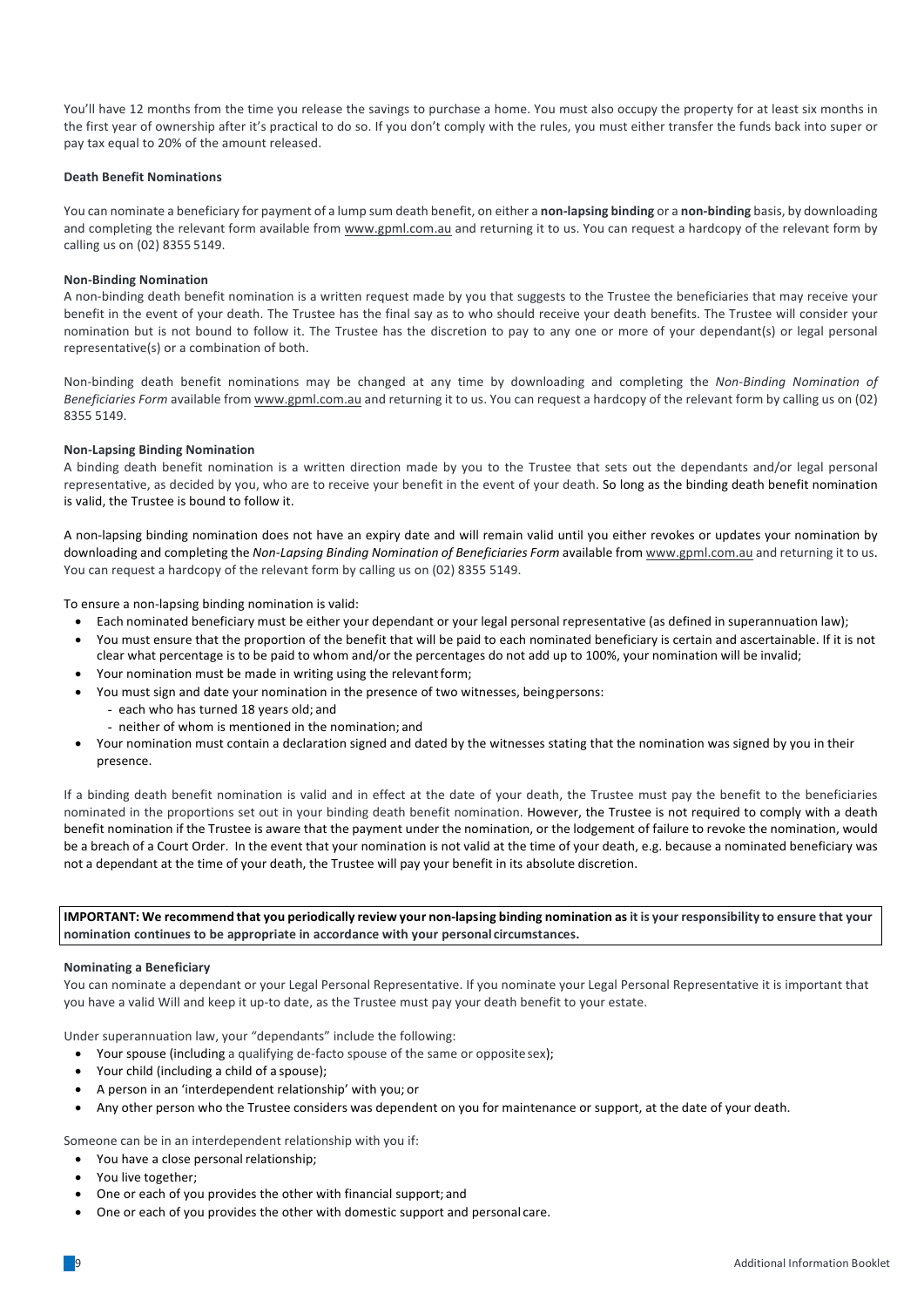Dependency can also arise where two people have a close personal relationship but don't live together or provide each other with financial support or personal care because of physical, intellectual or psychiatric disability (e.g. one person lives in a psychiatric institution suffering from a psychiatric disability).

# **Invalid Nominations**

Your nomination may become invalid if:

- One of your beneficiaries dies before you do;
- One of your nominated dependants is not a dependant at the time of your death;
- You are no longer a member of Grosvenor Pirie Super at the time of your death; or
- The nomination was not made directly by you (it is the Trustee's policy not to accept nominations through Power of Attorneys, or from anyone other a member)

If your nomination isinvalid at the time of your death, the Trustee will treat it as a non-binding nomination and will pay the benefit at its absolute discretion.

## **Keep Your Nominations Up-To-Date**

It's important that, like a Will, you keep your beneficiary nominations up-to-date. If your spouse dies, or you separate or divorce, you should update vour beneficiary nomination by downloading and completing the relevant form available from www.gpml.com.au and returning it to us. The Administrator will write to you and confirm any new, amended or cancelled nomination that it has received on your behalf.

#### **Death Benefit Nominations in Your Annual Statement**

We will confirm your death benefit nomination details each year with your Annual Member Statement. It is important that you take note of this and review your nomination to ensure it continues to suit your circumstances, especially if they have changed.

#### **SPLITTING OF SUPERANNUATION BENEFITS UPON RELATIONSHIP BREAKDOWN**

In the event of a marriage breakdown, your superannuation benefit may be split between you and your ex-spouse (including a qualifying defacto spouse) under Family Law legislation. This can be done under a superannuation agreement or a Family Court order. A "flag" can also be imposed on your superannuation benefit. This will preclude you from cashing, transferring or rolling over benefits in your account while it is in place. A "flag" can be removed by agreement with your ex-spouse or by an order from the Family Court.

Splitting of benefits may result in your ex-spouse being entitled to all or part of your superannuation benefits and the transfer of their entitlements to a new account in Grosvenor Pirie Super or an account with another superannuation fund over which you will not have any rights or be able to make decisions.

Where an eligible person informs us that they need information to properly negotiate a superannuation agreement or to assist in connection with Family Law rules, we may be required to provide the information and cannot tell you about the enquiry.

**IMPORTANT:** These laws are complex and members and their spouses should each seek independent legal advice in the event of a marriage or other relationship breakdown.

#### **UNCLAIMED MONIES AND LOST SUPER**

In certain circumstances prescribed under superannuation legislation, superannuation benefits must be treated as unclaimed money and reported and paid to the Australian Taxation Office (ATO).

These circumstances include:

- **An account balance under \$6,000 held by an inactive member.** You are 'inactive' if you do not have insurance and have not, over a period of 16 consecutive months, made, or had a contribution made on your behalf, to your Grosvenor Pirie Super account, or updated your nonlapsing binding death benefit nomination, or have otherwise not opted out of the transfer.
- An account balance under \$6,000 held by an uncontactable member. You are 'uncontactable' if we can't contact you by mail or email at the address(es) we hold for you AND you haven't been in contact with us or we have not received any contributions from you or on your behalf in the last 12 months.
- An account held by an inactive member who is 65 years of age or more. This applies if we have not received any contributions or rollovers from you or on your behalf in the last two years AND it has been five years or more since you last contacted us AND we are unable to make contact with you.

The accounts of the following members may also be transferred to the ATO:

- Inactive or uncontactable members who cannot be properly identified;
- Former temporary resident members who have departed Australia without claiming their superannuation benefits within 6 months of departure and the ATO has issued a notice to the Fund requesting payment;
- Deceased members whose benefits cannot be paid following death; and
- A spouse who is entitled to a benefit split under the *Family Law Act 1975* and cannot be paid.

the contraction of the contraction of the contraction of the contraction of the contraction  $\mathbf{A}$ dditional Information Booklet In respect of an account balance under \$6,000 held by an inactive member, the ATO has 28 days after receiving the money from your super fund to reunite you with your money via an active superannuation account (meaning an account that has received a contribution or rollover from or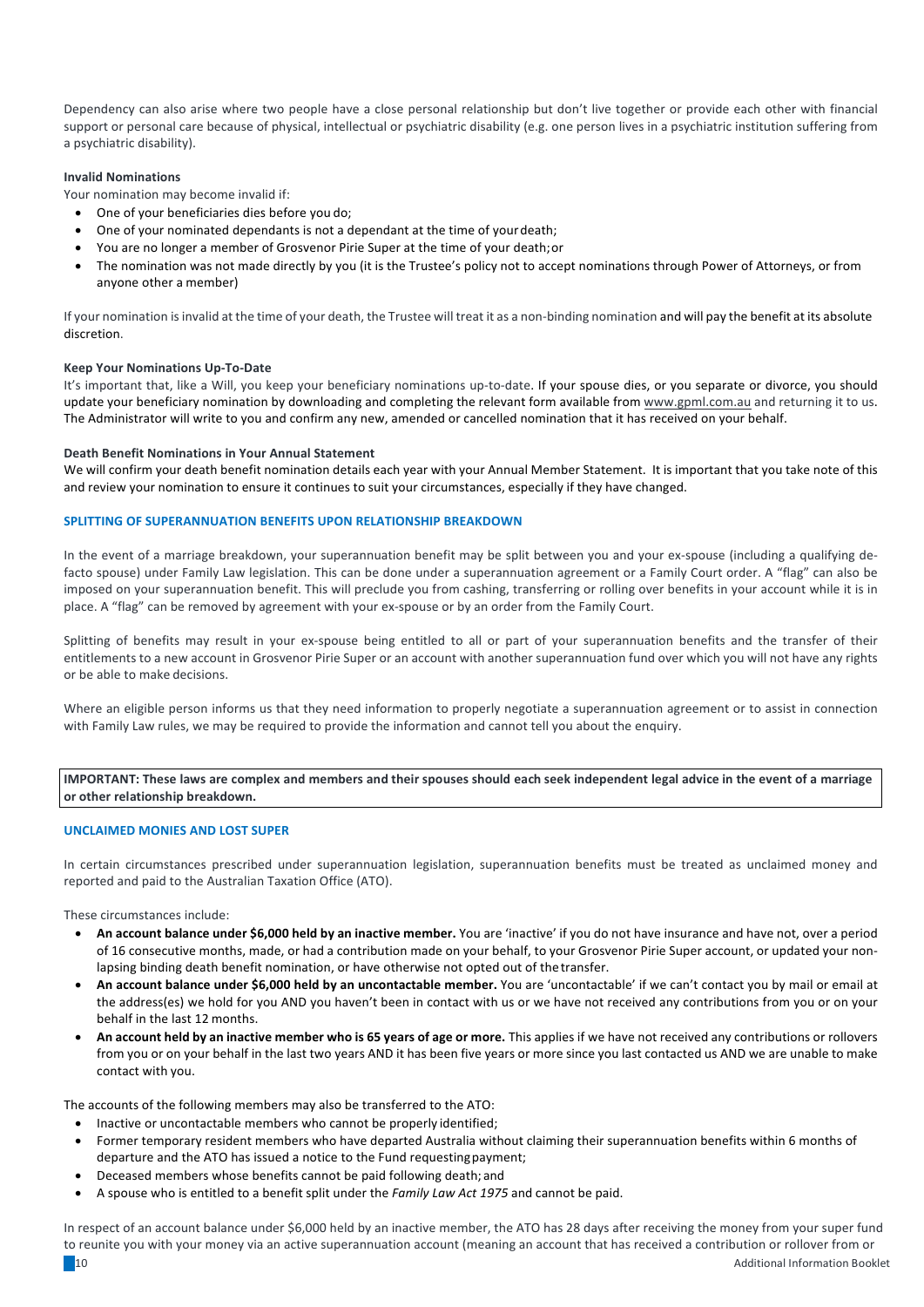on your behalf during the current or previous financial year), so long as the active account will hold a balance of greater than \$6,000 following the reunification.

Unclaimed monies can be claimed directly from the ATO. In the case of former temporary residents this can occur at any time after departing Australia, subject to the payment of applicable tax. If superannuation benefits are transferred to the ATO as unclaimed monies, they will not attract interest nor will the unclaimed amount retain any associated insurance cover.

The ATO has an unclaimed monies register that can be checked for you. For more information you can contact the ATO on 13 10 20 or go to www.ato.gov.au.

If you become lost, we are required to advise the ATO Lost Member Register. You can search the Lost Member Register by going to www.ato.gov.au.

**IMPORTANT:** If you are a former temporary resident whose superannuation benefits is transferred to the ATO as unclaimed money, you will not be notified of this or receive an exit statement after the transfers occurs. We will rely on relief provided by the Australian Securities & Investments Commission (ASIC) Class Order [CO 09/437] which says, in effect, that superannuation trustees are not obliged to meet certain disclosure requirements in relation to non-residents that have ceased to hold an interest in the fund as a result of the payment of unclaimed superannuation to the Commissioner of Taxation. If you require any further information, contact us on (02) 8355 5149.

# **Section 2 - Benefits of investing with Grosvenor Pirie Super**

Grosvenor Pirie Super is designed to provide a simple and affordable way for you to save for your retirement. We aim to generate competitive returns for members over the medium to long term, by utilizing the strengths of experienced service providers and to build a strong financial foundation for all members. We also aim to maintain administrative and operational systems that will provide excellence in customer service and quality to all members.

## **Benefits and Features**

The benefits and features of Grosvenor Pirie Super include:

- The ability to make regular superannuation contributions to an account which accumulate over time, with any investment earnings (which may be positive or negative), after taking into account any fees, costs, taxes and othercharges.
- The Fund operates on a unitised basis. This means the value of your benefit on retirement or in any other circumstances is based on unit prices calculated every business day in line with Grosvenor Pirie Super's investment strategy. The investment earnings of the investment strategy are taken into account when determining the unit prices.
- Flexible insurance options at competitive premium rates (refer to the Insurance Guide available at www.gpml.com.au or by contacting us on (02) 8355 5149).
- Flexible contribution options.
- The ability to consolidate all your superannuation accounts into your Grosvenor Pirie Superaccount.
- The ability to monitor your superannuation balance and make changes to your account through the online member portal.
- Regular reporting, including online reporting.
- Protection of your personal information.

## **Reporting**

As a member, you will receive or be given access to the following:

## **Member Information**

Each year, you will receive a Member Statement that provides a summary of your superannuation benefit as at the previous 30 June. The transactions that will appear on your statement include (where applicable): balance at the end of the previous year; contributions, rollovers, investments earnings (net of relevant fees, costs and taxes) paid into your account; withdrawals, fees, costs, insurance premiums and tax paid from your account; and the balance at the end of the year.

## **Fund Information**

Each year, you will have access to an Annual Report that will provide you with information on the management and the financial position of the Fund as at the previous 30 June. The Annual Report will be available from www.gpml.com.au or on request by contacting (02) 8355 5149. You may request that a copy be sent to you (free of charge) by post or in electronic form.

#### **Exit Information**

When you cease to be a member of, or close an account in, Grosvenor Pirie Super, you will receive an Exit Statement and/or a Rollover Benefit Statement, unless this occurs as a result of your superannuation benefit being paid to the ATO as the unclaimed monies of a former temporary resident.

#### **Other Information**

Other relevant information, such as the rules governing the Fund and the audited accounts with the auditor's report, may be supplied to you upon request.

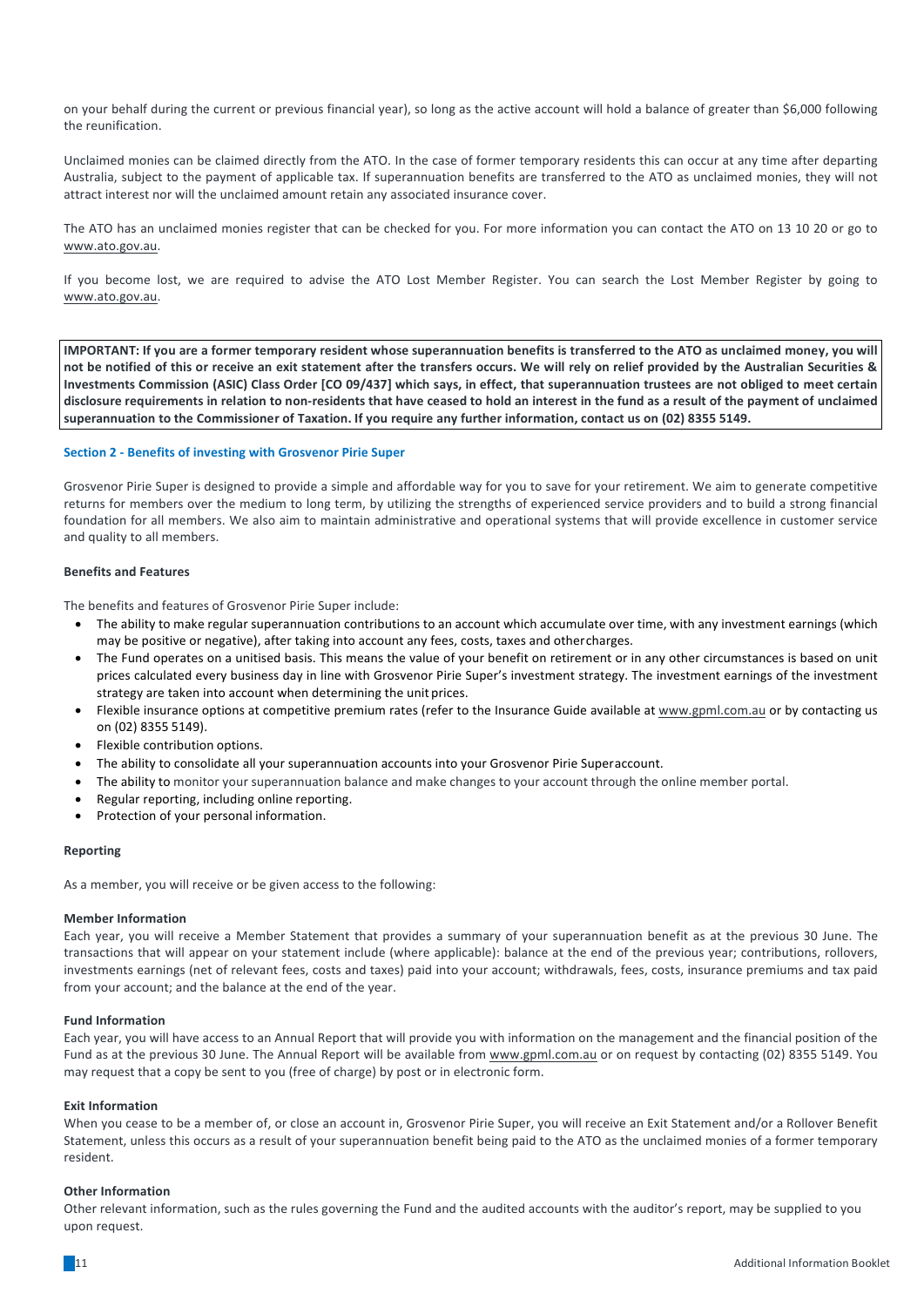## **Online Reporting**

Members can view their account information and make transactions using an online member portal available by going to

https://portal.grosvenorpiriesuper.com.au/member/. Members will receive the details required to access their online member portal after

they become a member of Grosvenor Pirie Super.

## **Section 3 - Risks of super**

It is important to understand that there are risks inherent in any investment. The purpose of this section of the AIB is to discuss the types of risks that may apply to an investment in Grosvenor Pirie Super. While we are not able to remove all the risks associated with an investment in the Fund, our Investment Manager employs a range of investment risk management strategies to identify, evaluate and manage these risks.

## **Measurement of Investment Risk**

The risk of an investment is measured by the likely fluctuations (that is, rises and falls) in returns. Rises and falls in investment value occur for a variety of reasons. Factors that can negatively impact on your investment include:

- Changes in the economic and political climate;
- Changes in government policies and laws including superannuation, taxation and social security laws;
- Movement in currency markets;
- Changes in interest rates;
- The general state of the Australian and international economies;
- Inadequate diversification; and
- Investment decisions made by the Investment Manager and any external fund managers.

In general, the higher the expected returns, the higher the risk associated with the investment. Investment risk is influenced by the extent of diversification in the investments made. Diversification of investments can help manage investment risk. The Fund's investment strategy employs different degrees of diversification in underlying assets or asset types.

## **Risk Profile**

Investments with a higher proportion of growth assets, such as shares and property, have historically provided better long-term returns than investments which have a higher exposure to defensive assets, such as fixed interest and cash. However, investments with a higher proportion of growth assets are also generally subject to a higher risk of a short-term loss in value. Investments with a higher proportion of defensive assets are generally subject to a lower risk of a short-term loss invalue.

Having enough time in the market is an important consideration when selecting investments and strategies. Short-term fluctuations in investment returns are generally less important when your focus is on achieving a long-term growth objective.

The risk profile of the Fund's investment strategy is based on the Standard Risk Measure. The Standard Risk Measure is based on industry guidance to allow members to compare investment options that are expected to deliver a similar number of negative annual returns over any 20-year period. The Standard Risk Measure is not a complete assessment of all forms of investment risk. For instance, it does not detail what the size of a negative return could be, or the potential for a positive return to be less than a member may require to meet their objectives. Further, it does not take into account the impact of administration fees and tax on the likelihood of a negative return. Members should still ensure that they are comfortable with the risks and potential losses associated with their chosen investmentoption.

The Standard Risk Measure is grouped into the following bands:

| <b>Risk Band</b> | <b>Risk Label</b> | <b>Estimated Number of Negative Annual Returns Over Any 20 Year Period</b> |
|------------------|-------------------|----------------------------------------------------------------------------|
|                  | Very Low          | Less than 0.5                                                              |
| $\overline{ }$   | Low               | 0.5 to less than 1                                                         |
| 3                | Low to Medium     | 1 to less than 2                                                           |
| 4                | Medium            | 2 to less than 3                                                           |
|                  | Medium to High    | 3 to less than 4                                                           |
| 6                | High              | 4 to less than 6                                                           |
|                  | Very High         | 6 or Greater                                                               |

The appropriate level of risk for you will depend on a range of factors including your age, your investment timeframes, your risk tolerance and what other investments you hold and how they are invested. You should assess your personal situation carefully before making an investment decision.

## **Management of Investment Risks**

In managing risks, the investment strategy for Grosvenor Pirie Super takes into account a range of criteria including:

- The Fund's membership profile;
- The risks involved in making, holding and realising investments, and the likely return from those investments;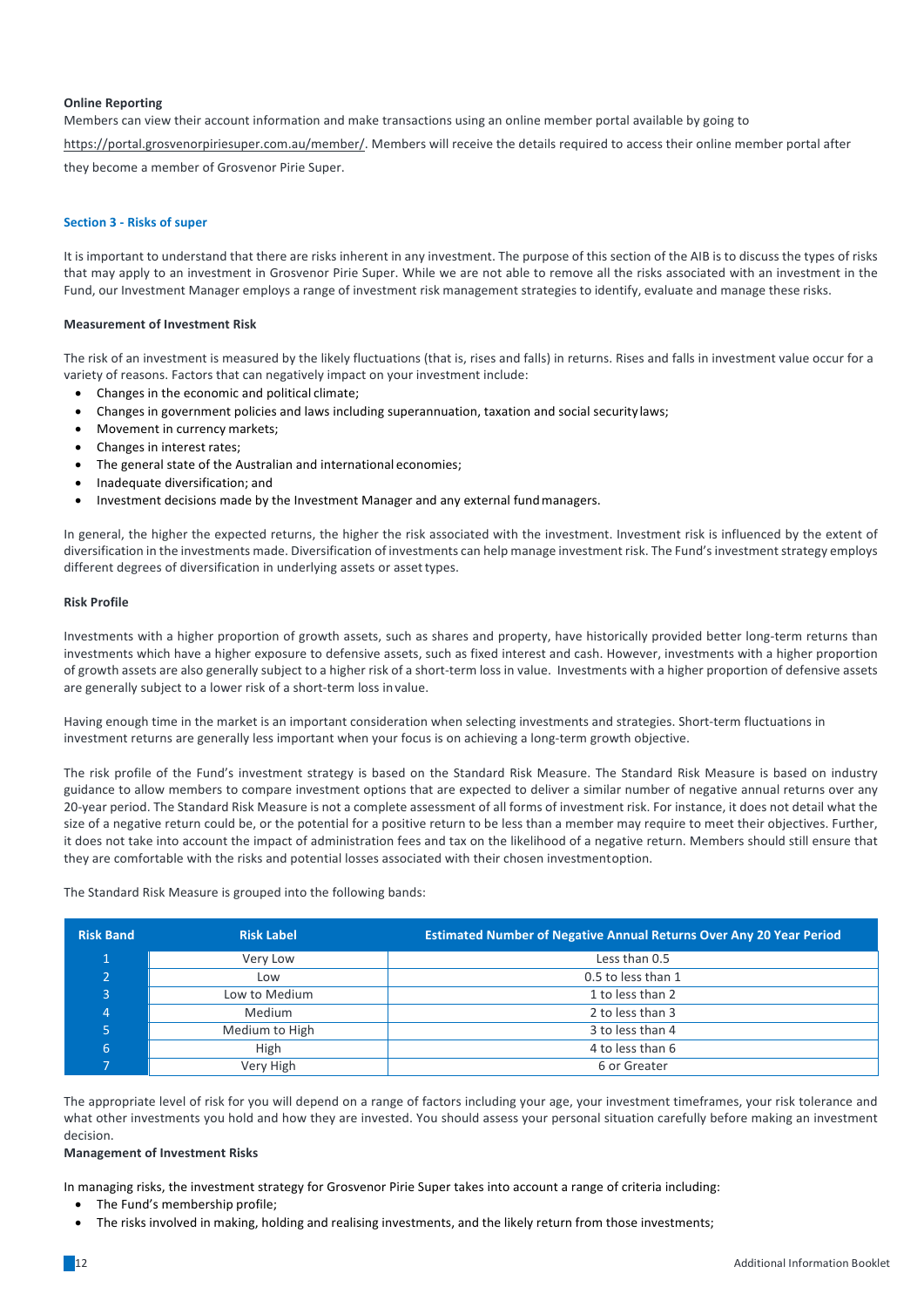- The composition of the investments as a whole, including the extent to which the investments are diverse or involve an investment option being exposed to risks from inadequate diversification; and
- The liquidity of investments.

## **Types of Risk**

**IMPORTANT:** We recommend you consult a licensed or authorised financial adviser for assistance with how to manage your investment risk having regard to your personal objectives, situation or needs.

Some specific risks associated with investment are as follows:

#### **Company Specific Risk**

The value of an investment in a particular company may vary because of changesto management, product distribution or the company's business environment.

#### **Credit Risk**

Credit risk is the risk that a borrower will default on its obligations under a loan. This is relevant where Grosvenor Pirie Super invests in corporate, government and semi-government bonds and other fixed interest securities, because these are effectively loans to the bond issuer. The risk is sought to be mitigated to an extent by the knowledge and experience of the Investment Manager.

## **Derivatives Risk**

Derivatives are generally contracts that call for money to change hands at some future date, such as company issued options or listed exchange traded warrants or foreign exchange contracts. The Trustee does not permit any investments directly in any futures, options or other derivative instruments.

## **Diversification Risk**

The extent of diversification may impact the amount of investment risk associated with a particular investment strategy. Diversification in underlying assets or investments can help moderate the risk of lower investment returns and a lack of diversification can increase investment risk.

Grosvenor Pirie Super does not offer a choice of investment options – it has a single investment strategy. The extent of diversification may impact the amount of investment risk associated with a particular investment strategy. You can help manage your investment risk and the volatility of returns by diversifying your investments within (and outside) Grosvenor Pirie Super

## **Foreign Currency Risk**

Investment in international equities and other non-Australian assets may give rise to foreign currency exposure. This means the value of foreign investments may vary as exchange rates change. Fluctuations in foreign currency can have both a positive and negative impact on investments with exposure to international equities, depending on how the investments aremade.

## **Inflation Risk**

The risk of the purchasing power of your money being eroded by inflation.

## **Insurance Risk**

Insurance is obtained from a third party. This involves the risk that the third party insurer may not be able to meet its obligations under the contract of insurance. We cannot guarantee the payment of an insured benefit or the performance of an insurer.

#### **Interest Rate Risk**

Changes in official interest rates can directly and indirectly impact on investment returns. Generally, an increase in interest rates has a negative effect on the general economy and thus the valuation of stocks.

#### **Liquidity Risk**

Investments may become illiquid due to market developments or other factors (that is, they cannot be readily converted to cash, at all or quickly enough to meet liabilities, in particular benefit payments).

We manage, analyse and monitor the liquidity position of the Fund and will take such action as may be required to enable the Fund to discharge its liabilities and meet its cash flow requirements in the best interests of members as a whole. For example, we may: alter the Fund's transfer, withdrawal or investment processes; alter the Fund's allocation to cash; freeze withdrawals from illiquid or impaired assets temporarily or permanently; or cease accepting further investments in illiquid or impaired assets temporarily or permanently.

#### **Market Risk**

Changes in legal and economic policy, political events and technology failure can all directly or indirectly create an environment that may influence the value of your investments.

#### **Market Timing Risk**

The risk of the timing of your investment decision exposing you to lower returns or capital losses.

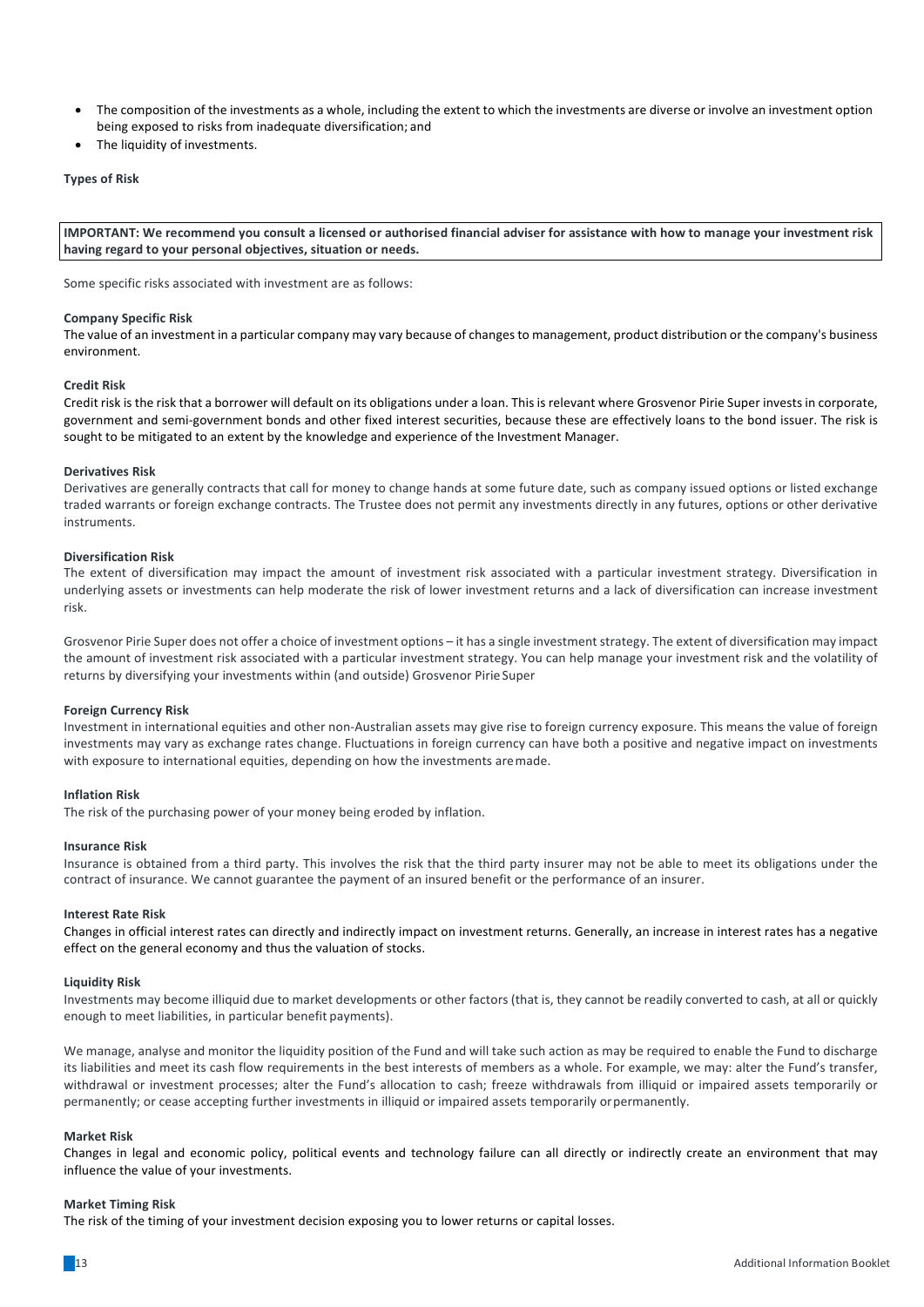## **Mismatch Risk**

The risk that the investment option you choose might not suit your needs or circumstances.

## **Sovereign Risk**

The uncertainty of return on a foreign investment due to the possibility the foreign Government might take actions which are detrimental to the investors' interests.

**IMPORTANT:** Your investment is not guaranteed. The value of your investment can rise or fall. Neither the Trustee, nor any related entities or any other persons referred to in this document, guarantee the capital invested, your account, the underlying investments or the **performance of investments.**

## **Section 4 - How Grosvenor Pirie Super invests your money**

## **The Basics of Investing**

Generally, investments are purchased for their income producing potential (known as defensive assets) or because the capital value is expected to grow over time (known as growth assets).

## **Defensive Assets**

Defensive assets include bank deposits, fixed interest securities, mortgages and debentures.

With defensive assets, the original capital invested is relatively secure. This is because the investment organisation often takes the investment risks and guarantees to pay back the capital at the end of the period of investment. They may also pay a defined income return for a specified period, usually a rate of interest, so the rate of return is known in advance.

One disadvantage of defensive assets is that the original capital does not usually grow in value so the investment does not have the potential to maintain its purchasing power against inflation.

Thus, defensive assets provide good security and may provide a defined income stream for a time period, but they are not tax efficient and their value may not grow over time.

## **Growth Assets**

Growth assets include property, Australian and international company shares, and a range of more specialised investments, some of which are riskier than others.

Capital growth occurs when investors collectively believe that future profits or rental from an asset will be higher in the future than today and are therefore prepared to pay more to purchase the asset. Similarly, capital values fall if investors collectively believe that future profits and rentals will be lower in the future than today. For example, capital values may fall if investors believe that the economy is heading for a downturn.

As investors' perceptions about the future change, the value of capital growth investments fluctuates. However, in the long run, the returns on capital growth investments are likely to outperform fixed interest and cash investments. This is particularly true if the investment is based on company profits from reputable companies and property rental from quality buildings.

The main advantage of growth assetsisthat it is possible to take advantage of favourable economic conditions and achieve superior growth over the medium to long term.

There are three main advantages to investing in growth assets:

- The income received
- The tax advantages that may apply.
- The long term increase in the value of the capital.

A disadvantage is that the original capital value may rise and/or fall over time.

# **Our Investment Strategy**

Grosvenor Pirie Super offers three investment options for members of Grosvenor Pirie Super.

**IMPORTANT:** Derivatives may be used for the purpose of hedging transactions and managing risk. Variations in actual allocations of assets may occur from time to time for various reasons, such as the result of market fluctuations.

While we have full responsibility for the investment of the Fund's assets, we have appointed Responsible Investment Services Pty Ltd (ABN 77 630 578 200; AFS Representative No. 001271438), who a Corporate Authorised Representative of RevTech Media Pty Ltd (ABN 75 150 963 474; AFSL 455982) as Grosvenor Pirie Super's Investment Manager. In this role, Responsible Investment Services Pty Ltd is responsible for implementing the investment option's investment objectives, and the strategy for reaching those objectives, and managing and monitoring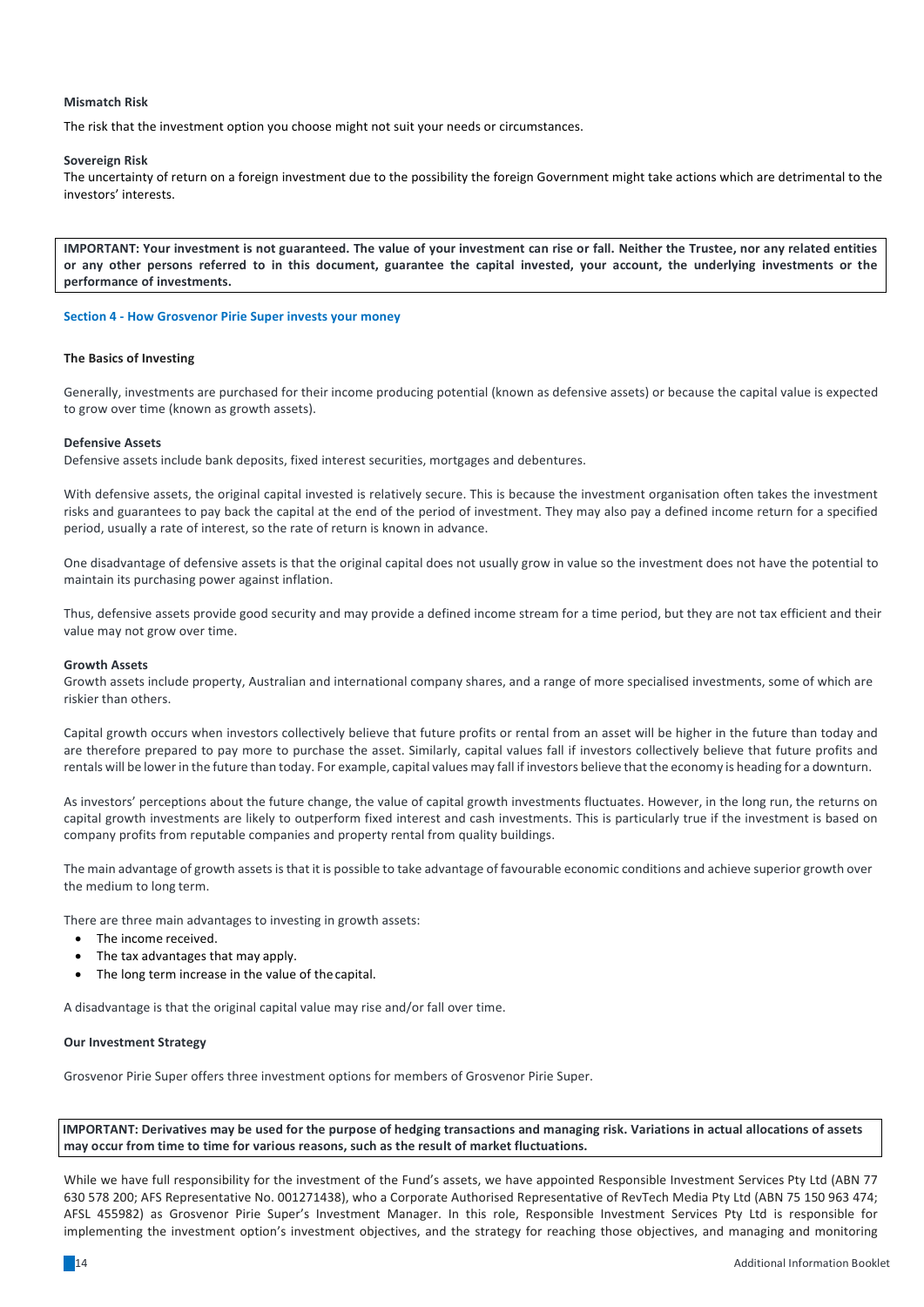Grosvenor Pirie Super's assets in accordance with the established objectives and strategies.

Part of Grosvenor Pirie Super's assets may be allocated to other external fund managers and their products. We ensure that any assets managed by external managers fit Grosvenor Pirie Super's investment criteria and risk profile.

The investment strategy and objectives are subject to review from time to time with the assistance of advisers or other service providers as we may determine.

**IMPORTANT:** If financial markets become unstable, we may take strategic action (including changing the allocation of assets) to protect Grosvenor Pirie Super's assets. Decisions are made with reference to the length of time the instability is expected to persist. Market conditions **are monitored constantly for this purpose.**

## **Our Investment Options**

Grosvenor Pirie Super offers three investment options for members of Grosvenor Pirie Super.

You must select an investment option when you join the Fund. If you do not make a choice of where to invest or your instruction is not clear to the Trustee, and we are unable to clarify your instructions, we will be unable to accept your application to join Grosvenor Pirie Super.

#### **Grosvenor Pirie Conservative - Investment Strategy**

# **Investment Return Objective**

CPI + 0.75% per annum over rolling three year periods (before tax and after investment costs).

# **Investment Strategy**

The option aims to invest in a diverse mix of assets with the majority in defensive assets of cash and fixed interest, with a modest investment in growth assets such as shares. The exposure to these asset classes will be obtained by primarily holding the assets in managed funds. This option aims to provide investors with the highest possible returns consistent with a Conservative investment strategy. Specific allocations may vary but the fund will retain a broad 70/30 split between income and growth assets

| <b>Asset Classes and Benchmark Allocations</b> | <b>Upper Limit</b> | <b>Lower Limit</b> | <b>Benchmark</b> |
|------------------------------------------------|--------------------|--------------------|------------------|
| Australian Shares*                             | 25%                | 5%                 | 15%              |
| International Shares*                          | 15%                | 5%                 | 10%              |
| <b>Emerging Markets</b>                        | 7.5%               | 2.5%               | 5%               |
| <b>Australian Listed Property</b>              | 2.5%               | 0%                 | 0%               |
| <b>Total Growth</b>                            |                    |                    | 30%              |
| <b>Australian Fixed Interest</b>               | 40%                | 20%                | 30%              |
| International Fixed Interest                   | 30%                | 10%                | 20%              |
| Australian Investment Grade Credit             | 25%                | 5%                 | 15%              |
| Cash                                           | 7.5%               | 2.5%               | 5%               |
| <b>Total Defensive</b>                         |                    |                    | 70%              |
| <b>Suitability</b>                             |                    |                    |                  |

The Conservative Fund is intended to be suitable for members comfortable with accepting an average level of risk.

**Recommended Minimum Investment Timeframe**

Minimum 3 years

**Risk Level^**

Risk Band 4: Medium (2 to less than 3 estimated negative annual returns over any 20 year period).

May include property securities and Real Estate Investment Trusts (REITs).

^ Based on the Standard Risk Measure. For more information, see *Section 3 - Risks of super* above.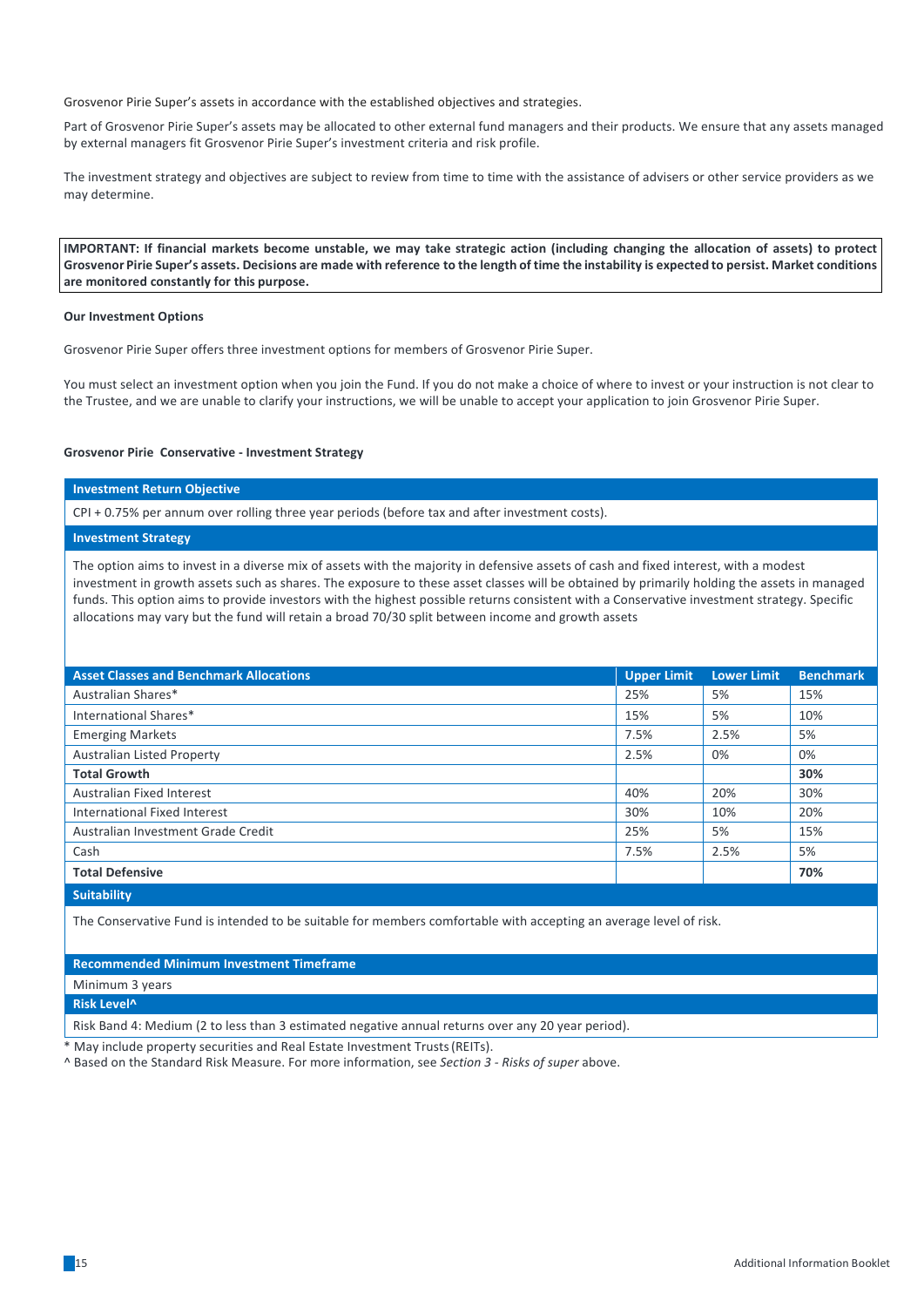#### **Grosvenor Pirie Balanced - Investment Strategy**

## **Investment Return Objective**

CPI + 1.75% per annum over rolling six year periods (before tax and after investment costs).

## **Investment Strategy**

The option aims to invest in a diverse mix of assets with the majority in growth assets such as shares, with a medium level of investment in defensive assets of cash and fixed interest. The exposure to these asset classes will be obtained by primarily holding the assets in managed funds. This option aims to provide investors with the highest possible returns consistent with a Balanced investment strategy. Specific allocations may vary but the fund will retain a broad 60/40 split between growth and income assets.

| <b>Asset Classes and Benchmark Allocations</b> | <b>Upper Limit</b> | <b>Lower Limit</b> | <b>Benchmark</b> |
|------------------------------------------------|--------------------|--------------------|------------------|
| Australian Shares*                             | 40%                | 20%                | 30%              |
| International Shares*                          | 35%                | 15%                | 25%              |
| <b>Emerging Markets</b>                        | 7.5%               | 2.5%               | 5%               |
| <b>Australian Listed Property</b>              | 2.5%               | 0%                 | 0%               |
| <b>Total Growth</b>                            |                    |                    | 60%              |
| Australian Fixed Interest                      | 15%                | 5%                 | 10%              |
| International Fixed Interest                   | 25%                | 5%                 | 15%              |
| Australian Investment Grade Credit             | 15%                | 5%                 | 10%              |
| Cash                                           | 7.5%               | 2.5%               | 5%               |
| <b>Total Defensive</b>                         |                    |                    | 40%              |
| <b>Contract Contract</b>                       |                    |                    |                  |

#### **Suitability**

The Balanced Fund is intended to be suitable for members seeking growth that outpaces inflation and is designed for long term growth with possible short term fluctuations

**Recommended Minimum Investment Timeframe**

# Minimum 6 years

# **Risk Level^**

Risk Band 6: High (4 to less than 5 estimated negative annual returns over any 20 year period).

May include property securities and Real Estate Investment Trusts (REITs).

^ Based on the Standard Risk Measure. For more information, see *Section 3 - Risks of super* above.

#### **Grosvenor Pirie Growth - Investment Strategy**

#### **Investment Return Objective**

CPI + 2.5% per annum over rolling eight year periods (before tax and after investment costs).

## **Investment Strategy**

The option aims to invest in a diverse mix of assets with the majority in growth assets such as shares with a modest investment in defensive assets such as cash and fixed interest. The exposure to these asset classes will be obtained by primarily holding the assets in managed funds. This option aims to provide investors with the highest possible returns consistent with a Growth investment strategy. Specific allocations may vary but the fund will retain a broad 70/30 split between growth and income assets

| <b>Asset Classes and Benchmark Allocations</b> | <b>Upper Limit</b> | <b>Lower Limit</b> | <b>Benchmark</b> |
|------------------------------------------------|--------------------|--------------------|------------------|
| Australian Shares*                             | 40%                | 20%                | 30%              |
| International Shares*                          | 30%                | 10%                | 20%              |
| <b>Emerging Markets</b>                        | 25%                | 5%                 | 15%              |
| <b>Australian Listed Property</b>              | 7.5%               | 2.5%               | 5%               |
| <b>Total Growth</b>                            |                    |                    | 70%              |
| <b>Australian Fixed Interest</b>               | 25%                | 5%                 | 15%              |
| International Fixed Interest                   | 23%                | 3%                 | 13%              |
| Australian Investment Grade Credit             | 2.5%               | 0%                 | 0%               |
| Cash                                           | 4.5%               | 0%                 | 2%               |
| <b>Total Defensive</b>                         |                    |                    | 30%              |
| <b>Suitability</b>                             |                    |                    |                  |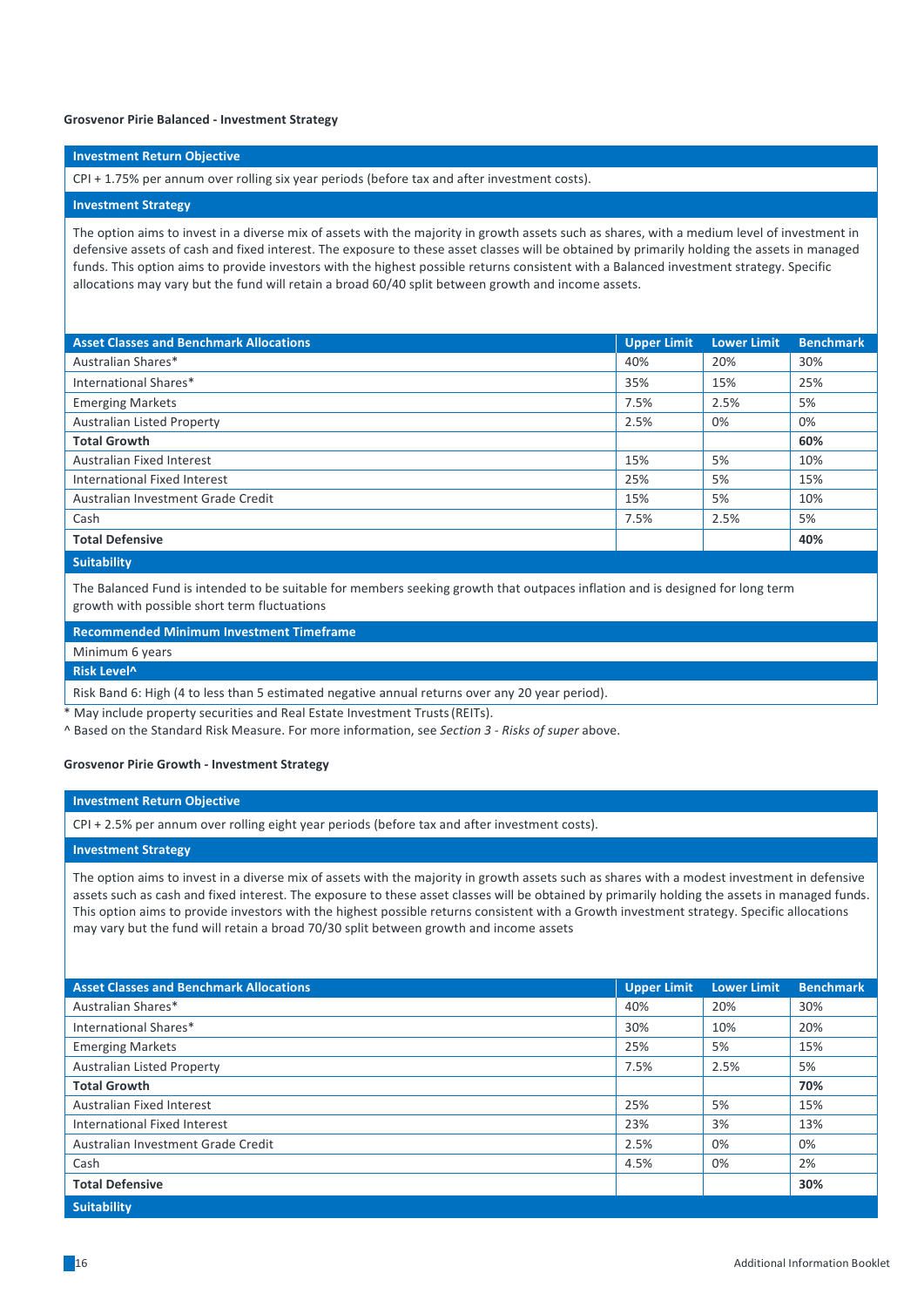The option aims to invest in a diverse mix of assets with the majority in growth assets such as shares, with a modest invest in defensive assets of cash and fixed interest. This option aims to provide investors with the highest possible returns consistent with a Growth investment strategy. Specific allocations may vary but the fund will retain a broad 70/30 split between growth and income assets

**Recommended Minimum Investment Timeframe**

Minimum 8 years

**Risk Level^**

Risk Band 6: High (4 to less than 5 estimated negative annual returns over any 20 year period).

May include property securities and Real Estate Investment Trusts (REITs).

^ Based on the Standard Risk Measure. For more information, see *Section 3 - Risks of super* above.

## **Investment Returns**

For information about the investment returns of the Grosvenor Pirie investment strategy, visit www.gpml.com.au or contact us on (02) 8355 5149.

## **IMPORTANT: Past investment performance is not a reliable indicator of future investment performance.**

#### **Unit Pricing Arrangements**

Grosvenor Pirie Super is a unitised fund. When you become a member of Grosvenor Pirie Super, you are assigned a member number and an account which records all transactions relating to your membership, including the number of units you hold. The number of units you hold depends on the net amount vou invest, with each contribution or transfer into your account resulting in the purchase of additional units and each withdrawal or other deduction from your account resulting in a decrease in the amount of units you hold.

The unit price is calculated daily, and takes into account any change in the value of the assets held by the investment option, as well as applicable fees and taxes. Every member of the Fund uses the same unit price. As the unit price fluctuates, so too will your account balance, as your balance is calculated as the number of units you hold, multiplied by the unit price on any particular day.

All contributions, withdrawals and transfers will be processed using the next unit price calculated after the date the Administrator receives your completed request.

We may vary, suspend or delay the calculation of the unit price where we consider it necessary or appropriate (for example, in response to investment market developments or issues affecting an underlying investment).

Unit prices are available via www.gpml.com.au or by phoning (02) 8355 5149.

#### **Section 5 - Fees and costs**

## **Fees and Other Costs**

Thissection sets out the fees and other coststhat you may be charged. These fees and costs may be deducted directly from your account balance, from the calculation of the investment option's investment returns before it is allocated to your account, or from the Fund's assets as a whole.

Unless otherwise stated, all fees and costs are shown inclusive of GST and stamp duty if applicable. We do not reduce the fees by any income tax deduction we (or an interposed vehicle) may be able to claim.. Other fees, such as activity fees, advice fees for personal advice and insurance fees, may also be charged, but these will depend on the nature of the activity, advice or insurance chosen by you. Entry fees and exit fees cannot be charged. Taxes are set out in *Section 6 - How super is taxed* below and insurance premiums are set out in the Insurance Guide available at www.gpml.com.au or contacting us on (02) 8355 5149.

You should read all of the information about fees and costs because it is important to understand their impact on your investment. You can also use this information to compare costs between different superannuation products.

| Type of $\text{Fe}^{1}$                | <b>Amount</b>                                      | <b>How and When Paid</b>                                                                                                                                                                                                           |  |
|----------------------------------------|----------------------------------------------------|------------------------------------------------------------------------------------------------------------------------------------------------------------------------------------------------------------------------------------|--|
| Investment fee <sup>2</sup>            | 0.11% per annum                                    | Deducted from the Assets of the Fund before prices are calculated a and reflected<br>in the unit price when the unit price is calculated and paid in arrears. <sup>3</sup><br>This fee is not deducted directly from your account. |  |
| <b>Administration fees<sup>2</sup></b> | \$78 per annum<br>(51.50 <sub>per</sub> )<br>week) | Deducted directly from your account balance on a monthly basis, payable in arrears.                                                                                                                                                |  |
|                                        | Plus                                               |                                                                                                                                                                                                                                    |  |
|                                        | 0.84% per annum                                    | Accrued and reflected in the unit price when the unit price is calculated and paid in<br>arrears. <sup>3</sup><br>This fee is not deducted directly from your account.                                                             |  |

# **Grosvenor Pirie Conservative option - fees and costs**

**17** Additional Information Booklet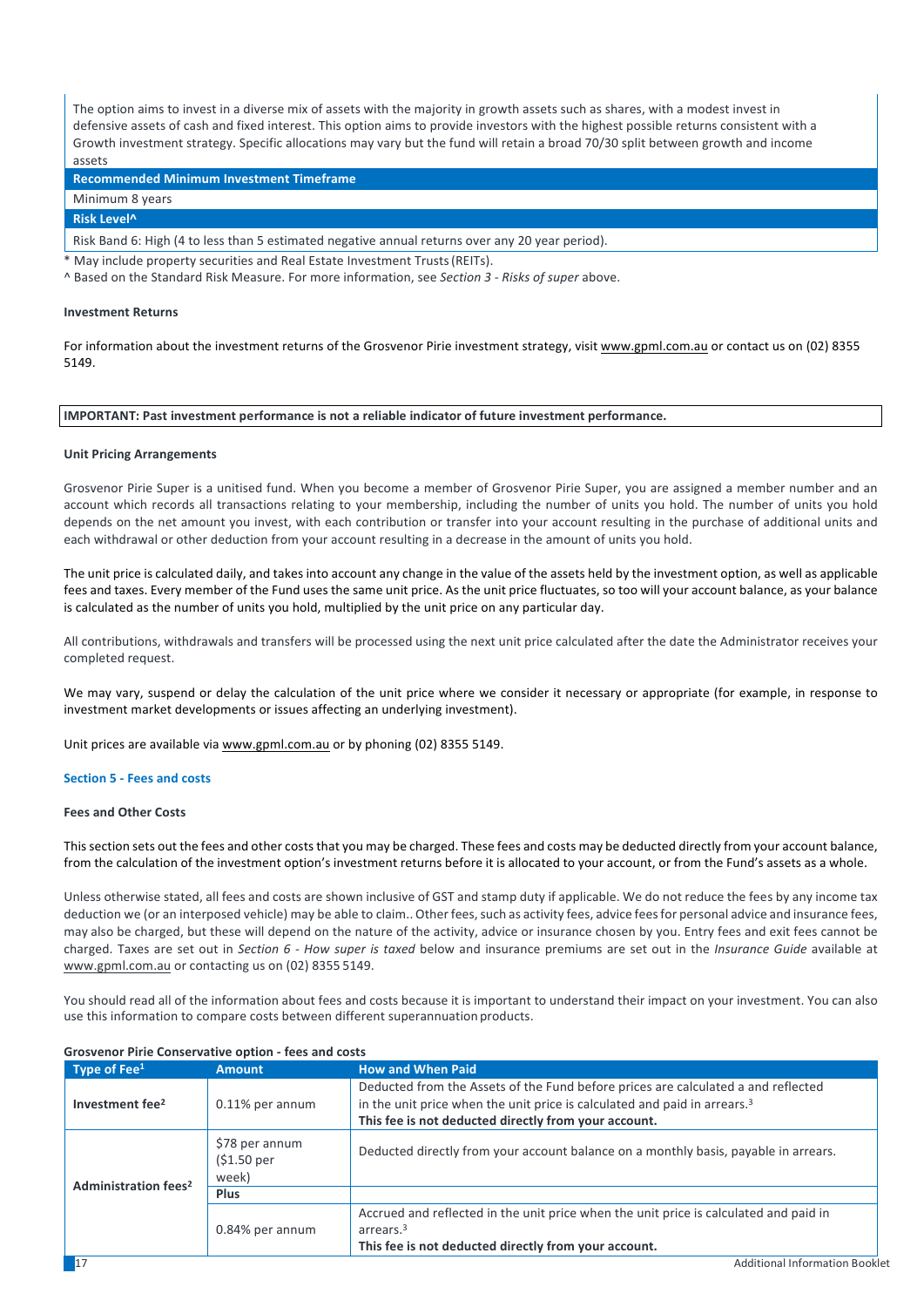| Buy-sell spread <sup>4</sup>                                      | 0.09% buy<br>$0.11\%$ sell | Taken into account when the unit prices for payments in and benefit payments/transfers<br>out are calculated. <sup>4</sup><br>This fee is not deducted directly from your account.                                                                         |
|-------------------------------------------------------------------|----------------------------|------------------------------------------------------------------------------------------------------------------------------------------------------------------------------------------------------------------------------------------------------------|
| <b>Switching fee</b>                                              | Nil                        | Not applicable.                                                                                                                                                                                                                                            |
| Advice fee relating to<br>all members in the<br>investment option | Nil                        | Grosvenor Pirie Super does not provide or charge for advice. If you engage the services of<br>a financial adviser, you can agree to pay a fee to the adviser deducted from your account<br>balance monthly, and paid to your adviser quarterly in arrears. |
| Other fees and costs <sup>5</sup>                                 | Varies                     | Other fees and costs may apply. Refer to the "Additional Explanation of Fees and Costs"<br>in the Additional Information Booklet for more detailed information.                                                                                            |
| Indirect cost ratio <sup>2,6</sup>                                | 0.05%                      | Deducted from the investment returns of the underlying investments.<br>This fee is not deducted directly from your account. <sup>6</sup>                                                                                                                   |

| Grosvenor Pirie Balanced option - fees and costs                  |                                        |                                                                                                                                                                                                                                                            |
|-------------------------------------------------------------------|----------------------------------------|------------------------------------------------------------------------------------------------------------------------------------------------------------------------------------------------------------------------------------------------------------|
| Type of Fee <sup>1</sup>                                          | <b>Amount</b>                          | <b>How and When Paid</b>                                                                                                                                                                                                                                   |
| Investment fee <sup>2</sup>                                       | 0.11% per annum                        | Deducted from the Assets of the Fund before prices are calculated and reflected in<br>the unit price when the unit price is calculated and paid in arrears. <sup>3</sup><br>This fee is not deducted directly from your account.                           |
|                                                                   | \$78 per annum<br>$$1.50$ per<br>week) | Deducted directly from your account balance on a monthly basis, payable in arrears.                                                                                                                                                                        |
| Administration fees <sup>2</sup>                                  | Plus                                   |                                                                                                                                                                                                                                                            |
|                                                                   | 0.84% per annum                        | Accrued and reflected in the unit price when the unit price is calculated and paid in<br>arrears. <sup>3</sup><br>This fee is not deducted directly from your account.                                                                                     |
| Buy-sell spread <sup>4</sup>                                      | 0.13% buy<br>$0.14\%$ sell             | Taken into account when the unit prices for payments in and benefit payments/transfers<br>out are calculated. <sup>4</sup><br>This fee is not deducted directly from your account.                                                                         |
| <b>Switching fee</b>                                              | Nil                                    | Not applicable.                                                                                                                                                                                                                                            |
| Advice fee relating to<br>all members in the<br>investment option | Nil                                    | Grosvenor Pirie Super does not provide or charge for advice. If you engage the services of<br>a financial adviser, you can agree to pay a fee to the adviser deducted from your account<br>balance monthly, and paid to your adviser quarterly in arrears. |
| Other fees and costs <sup>5</sup>                                 | Varies                                 | Other fees and costs may apply. Refer to the "Additional Explanation of Fees and Costs"<br>in the Additional Information Booklet for more detailed information.                                                                                            |
| Indirect cost ratio <sup>2,6</sup>                                | 0.04%                                  | Deducted from the investment returns of the underlying investments.<br>This fee is not deducted directly from your account. <sup>6</sup>                                                                                                                   |

| <b>Grosvenor Pirie Growth option - fees and costs</b>             |                                                    |                                                                                                                                                                                                                                                            |
|-------------------------------------------------------------------|----------------------------------------------------|------------------------------------------------------------------------------------------------------------------------------------------------------------------------------------------------------------------------------------------------------------|
| Type of Fee <sup>1</sup>                                          | <b>Amount</b>                                      | <b>How and When Paid</b>                                                                                                                                                                                                                                   |
| Investment fee <sup>2</sup>                                       | 0.11% per annum                                    | Accrued and reflected in the unit price when the unit price is calculated and paid in<br>arrears. <sup>3</sup><br>This fee is not deducted directly from your account.                                                                                     |
| <b>Administration fees<sup>2</sup></b>                            | \$78 per annum<br>(S1.50 <sub>per</sub> )<br>week) | Deducted directly from your account balance on a monthly basis, payable in arrears.                                                                                                                                                                        |
|                                                                   | Plus                                               |                                                                                                                                                                                                                                                            |
| 0.84% per annum                                                   |                                                    | Accrued and reflected in the unit price when the unit price is calculated and paid in<br>arrears. <sup>3</sup><br>This fee is not deducted directly from your account.                                                                                     |
| Buy-sell spread <sup>4</sup>                                      | 016% buy<br>$0.18\%$ sell                          | Taken into account when the unit prices for payments in and benefit payments/transfers<br>out are calculated. <sup>4</sup><br>This fee is not deducted directly from your account.                                                                         |
| <b>Switching fee</b>                                              | Nil                                                | Not applicable.                                                                                                                                                                                                                                            |
| Advice fee relating to<br>all members in the<br>investment option | Nil                                                | Grosvenor Pirie Super does not provide or charge for advice. If you engage the services of<br>a financial adviser, you can agree to pay a fee to the adviser deducted from your account<br>balance monthly, and paid to your adviser quarterly in arrears. |
| Other fees and costs <sup>5</sup>                                 | Varies                                             | Other fees and costs may apply. Refer to the "Additional Explanation of Fees and Costs"<br>in the Additional Information Booklet for more detailed information.                                                                                            |
| Indirect cost ratio $2,6$                                         | Nil                                                | Deducted from the investment returns of the underlying investments.<br>This fee is not deducted directly from your account. <sup>6</sup>                                                                                                                   |
| 18                                                                |                                                    | <b>Additional Information Booklet</b>                                                                                                                                                                                                                      |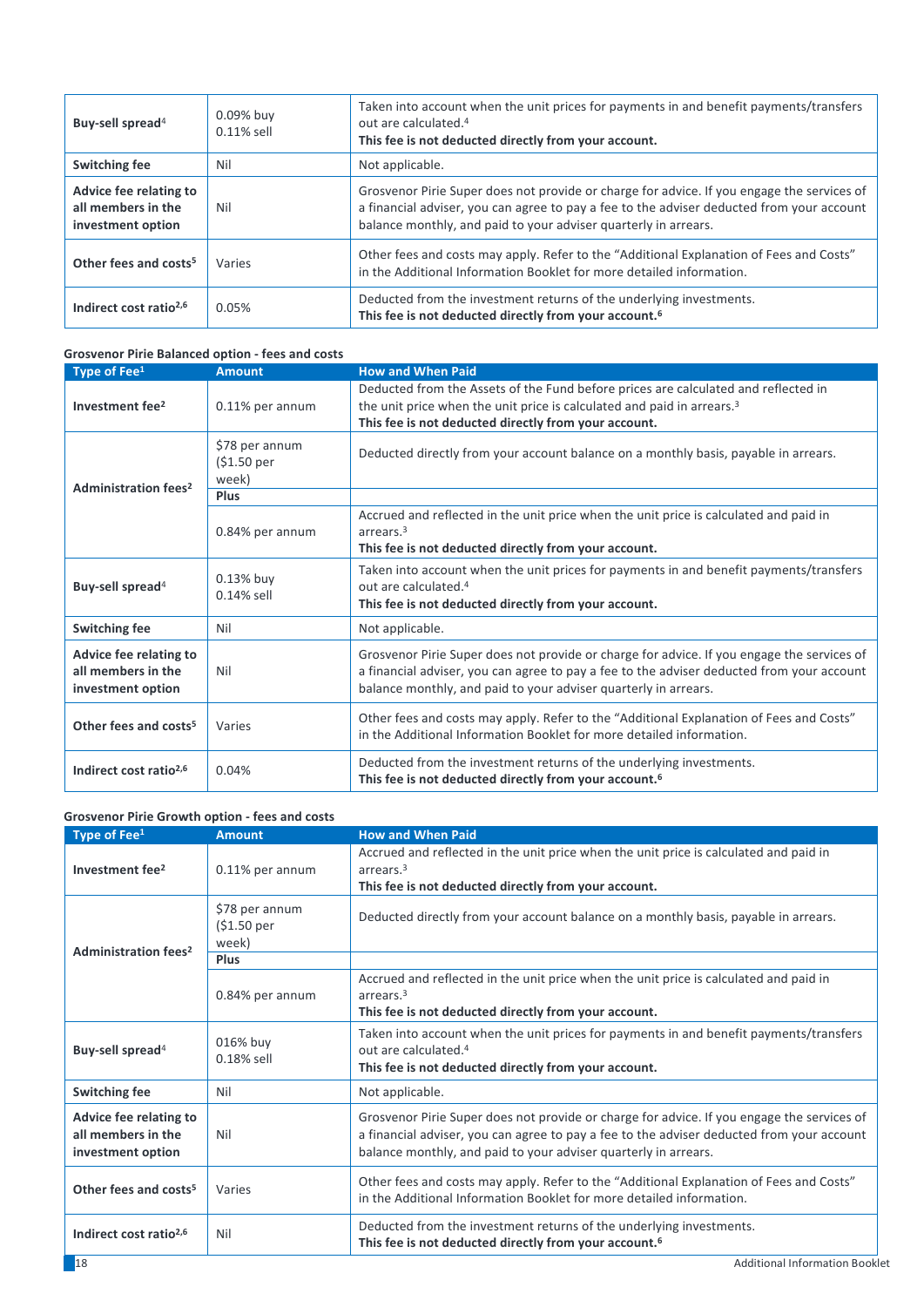<sup>1</sup> This information relates to the financial year 1 July 2019 to 30 June 2020.

<sup>2</sup> If your account balance is less than \$6,000 at the end of the financial year (30 June), the total combined amount of investment fees, administration fees and indirect costs charged to you is capped at 3% of your account balance. Any amount in excess of that cap must be refunded to your account. Refer to the Additional Explanation of Fees and Costs below for moreinformation.

 $3$  Unit prices are calculated weekly.

<sup>4</sup> The buy-sell spread is a mechanism to recover transaction costs incurred by the Trustee in relation to the purchase or sale of assets for Grosvenor Pirie Super when monies move into, or out of, the Fund or the investment option.

<sup>5</sup> Other fees, such as activity fees, advice fees for personal advice and insurance fees, may also be charged, but these will depend on the nature of the activity, advice or insurance chosen by you. Refer to the Additional Explanation of Fees and Costs below for more information.

<sup>6</sup> The Indirect Cost Ratio (ICR) is an estimate based on the investment-related costs (including performance-related fees payable to external investment managers where applicable) incurred for the 12 months ended 30 June 2019. Actual costs may vary depending on the investment option you choose. If actual costs vary considerably from this estimate, the estimate will be updated.

## **Additional Explanation of Fees and Costs**

## **Adviser Fees**

If you use an adviser, he/she may charge an adviser service fee (upon your instruction) of up to 1.1% per annum of your account balance. For example, if you held \$50,000 in your Grosvenor Pirie Super account, the maximum adviser service fee would amount to approximately \$550 for a financial year. The advisor service fee is set by negotiation between you and your adviser and confirmed by you to us as part of the application process. The fee is deducted from your account balance monthly and is paid to your adviser quarterly in arrears, until you instruct us otherwise.

## **Buy/Sell Costs**

Each time you make a contribution to or withdrawal from your account, you are effectively buying or selling units, which initiates a need for the Trustee to trade the underlying assets that relate to the particular investment transaction. This trading generates transaction costs such as brokerage and settlement costs which are paid from each investment option.

These transaction costs are reflected in a buy/sell spread that is taken into account in the calculation of unit prices. The buy/sell spread is the difference between the entry price and the exit price of units and is an additional cost incurred by you each time you invest (including via rollovers from other funds) or withdraw funds. The buy/sell spread is retained within the Fund and contributes towards the transaction costs associated with the Fund buying or selling assets in relation to investment transactions initiated by members or relating to the administration of member accounts.

The spread ensures that those members joining or leaving the Fund contribute towards these transaction costs, and other members who are not joining or leaving the Fund at that particular time, are not disadvantaged.

The buy/sell spread is made up of the following costs:

| <b>Investment Option</b>                 | 'Buv  | <b>Sell</b> |
|------------------------------------------|-------|-------------|
| <b>Grosvenor Pirie Conservative Fund</b> | 0.09% | 0.11%       |
| <b>Grosvenor Pirie Balanced Fund</b>     | 0.13% | 0.14%       |
| <b>Grosvenor Pirie Growth Fund</b>       | 0.16% | 0.18%       |

As an example, if you invest \$50,000 in any of the three investment options, you will incur a buy cost of between \$45 and \$80, at the time you invest.

The buy cost is added (+) to the net asset value price (NAV) of the underlying assets per unit to determine an entry price ('Buy Price'). The sell cost is subtracted (-) from the NAV to determine an exit price ('Sell Price').

As the imposition of a buy/sell spread is built into the unit price, it does not appear on statements to members as a separate fee. For further information about unit prices, refer to *Section 4 - How Grosvenor Pirie Super invests your money* of this AIB.

## **Changes to Fees**

We can change the amount or level of fees and costs without your consent. Where there is a material increase in fees or costs, we will notify you at least 30 days in advance of the increase taking effect.

The buy/sell costs and the ICR are reviewed at least annually and can change from time to time. Updated information about buy/sell costs and/or the ICR may be made available at www.gpml.com.au.

## **Extraordinary Expenses**

The Trustee has the right to be reimbursed out of the assets of the Fund for all expenses it incurs on behalf of the Fund.

The Trustee will pay the routine expenses of the Fund (including, but not limited to custody, accounting and audit) out of the Administration Fee. However, if the Trustee should incur extraordinary expenses which have not been anticipated by the Trustee when setting the Administration Fee (for example, the costs of any disputes or litigation or costs imposed by changes in law) those costs may be paid out of the assets of the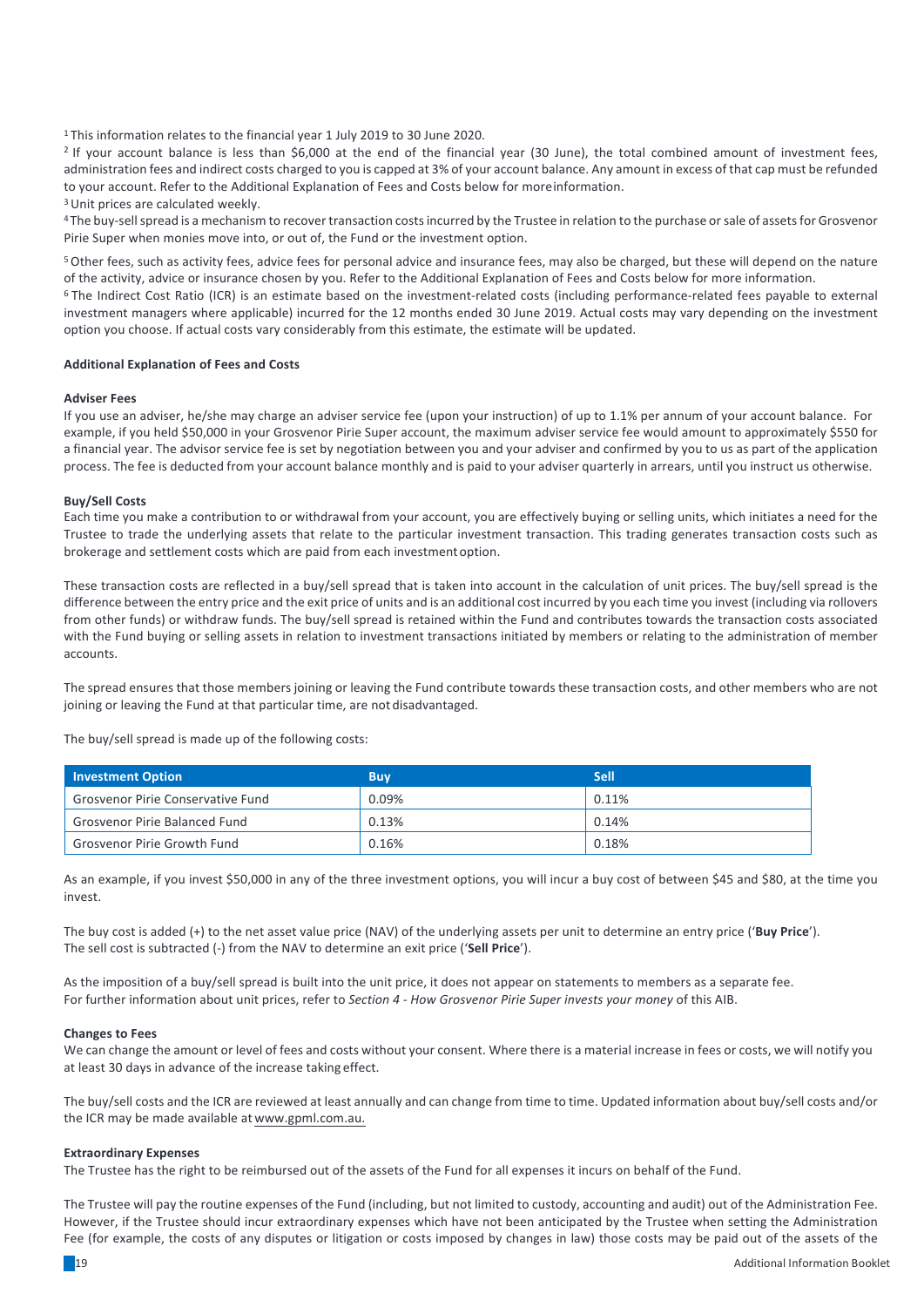Fund. Any extraordinary expenses paid out of the assets of the Fund will be reflected in the unit price and, consequently, borne by members.

# **Family Law Fees**

The following Family Law Fees may be payable:

| Type of Fee                                                | <b>Amount</b> | <b>How and When Paid</b>                                                             |
|------------------------------------------------------------|---------------|--------------------------------------------------------------------------------------|
| Request for information by member                          | Nil           | N/A                                                                                  |
| <b>Type of Fee</b>                                         | Amount        | <b>How and When Paid</b>                                                             |
| Request for information by non-member                      | \$55.00       | Payable directly by the non-member at the time of request.                           |
| Implementation of an order to split or<br>flag an interest | \$55.00       | Payable directly by the member at the time of request by both parties.               |
| Pay out of a Family Law benefit                            | \$55.00       | Deducted from the member's account when paying out of a benefit from the<br>account. |

In addition, where we incur legal expenses in responding to matters arising from "flagging" or splitting your benefits, these expenses will be deducted from your account.

# **Fee Cap for Low Account Balances**

A member with an account balance of less than \$6,000 on the last day of the financial year that the member holds an account balance with the Fund (i.e. 30 June or earlier if the member exits the Fund) ('relevant date') must not pay more than 3% of the balance of their account on the relevant date in capped fees and costs over the year.

If the total amount of capped fees and costs charged to a member is more than 3% of the account balance on the relevant date, the Trustee must refund the difference to the member's account within three months of the end of the Fund's income year.

Capped fees and costs include the investment fee, administration fees and the indirect cost ratio (ICR).

## **GST, Stamp Duty and Taxation**

Goods and Services Tax (GST) may apply to fees and charges. All fees and charges listed in this AIB, as well as in the PDS and the Insurance Guide, are inclusive of GST and stamp duty, where applicable.

The Fund is entitled to claim reduced input tax credits on certain fees and charges and these are retained in the Fund.

For any fees you pay which are deducted from your account balance, you will receive a tax deduction equal to 15% of the fee paid. The benefits of any tax offset against the charges deducted directly from your account balance are taken into account in fees charged.

## **Insurance Premiums**

Where applicable, insurance premiums are deducted from an insured member's account monthly in arrears.

Premium rates are inclusive of an administration fee of 10% plus GST, payable to the Administrator in equal parts, to cover the costs of administering the insurance arrangements.

Refer to the *Insurance Guide* available at www.gpml.com.au or call (02) 8355 5149 for information about the premium rates applicable to insurance cover.

## **Operational Risk Reserve**

Superannuation legislation required us to build, and now maintain, a financial reserve in order to ensure there is adequate financial resources available in the event of a loss arising from an operational risk event. An Operational Risk Financial Reserve (ORFR) was created for this purpose.

An operational risk is the risk that a superannuation fund may suffer loss due to inadequate or failed internal processes, people and systems, or from external events. The ORFR may be drawn upon to assist in compensating members of the Fund in the event of an operational risk having materialised.

IMPORTANT: The ORFR will be maintained to meet the Trustee's requirements, however if there are insufficient funds to maintain the ORFR, additional funds may be sourced in the form of an additional one-off fee deduction from members' accounts or from other Fund reserves. Members will be provided notice in advance if an additional one-off deduction from their account will be made.

## **Promoter Fee**

A portion of the Administration Fee we collect from you is paid to the Promoter for services provided to the Fund. By investing in Grosvenor Pirie Super, you are authorising us to pay the Promoter for services provided.

## **Defined Fees**

**Activity fees**

A fee is an *activity fee* if: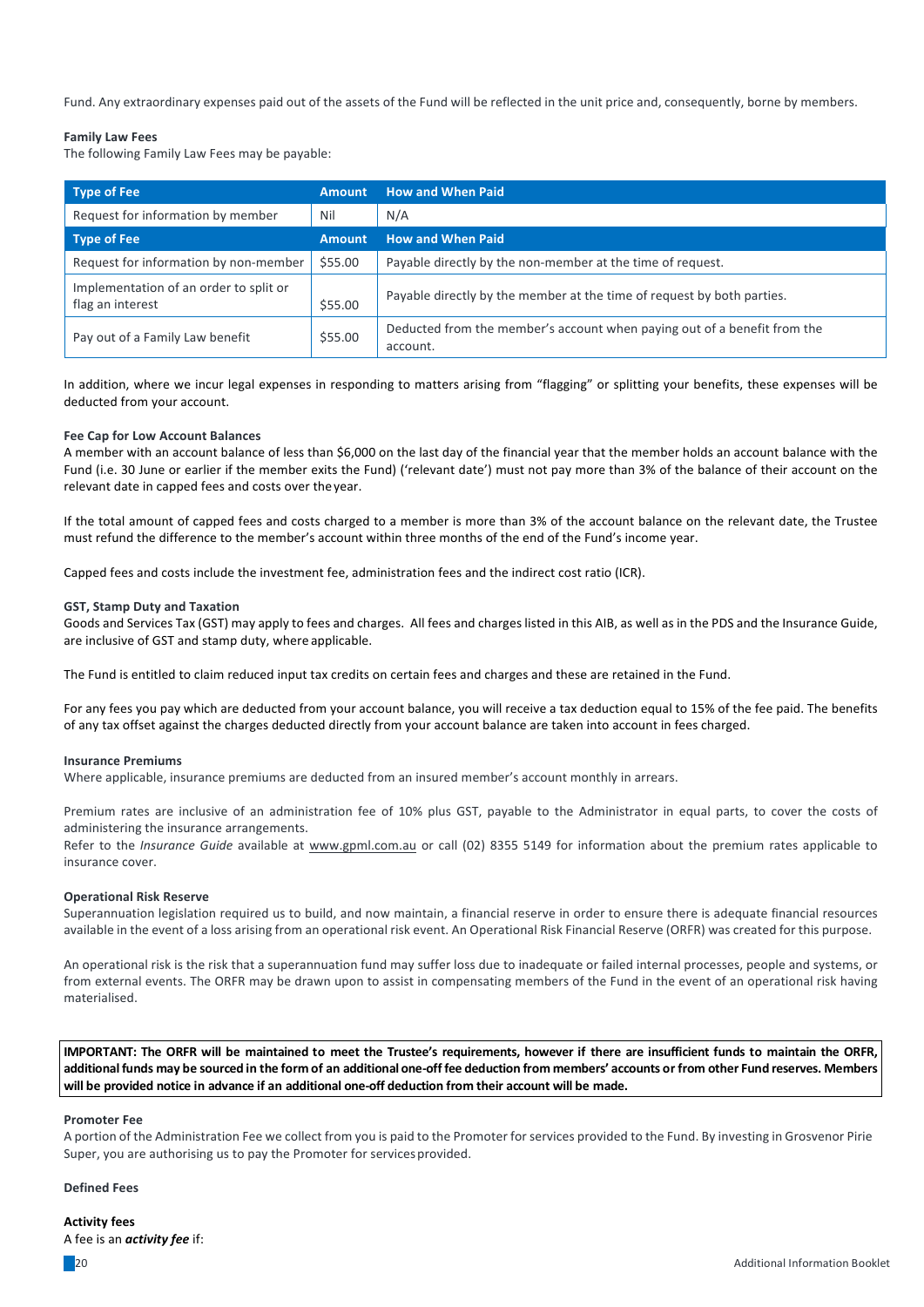(a) the fee relates to costs incurred by the trustee [OR the trustees] of the superannuation entity that are directly related to an activity of the trustee [OR the trustees] :

- (i) that is engaged in at the request, or with the consent, of a member; or
- (ii) that relates to a member and is required by law; and

(b) those costs are not otherwise charged as an administration fee, an investment fee, a buy-sell spread, a switching fee, an advice fee or an insurance fee.

# **Administration fees**

An **administration fee** is a fee that relates to the administration or operation of the superannuation entity and includes costs incurred by the trustee [OR the trustees] of the entity that:

(a) relate to the administration or operation of the entity; and

(b) are not otherwise charged as an investment fee, a buy-sell spread, a switching fee, an activity fee, an advice fee or an insurance fee.

## **Advice fees**

A fee is an *advice fee* if:

(a) the fee relates directly to costs incurred by the trustee *[OR the trustees]* of the superannuation entity because of the provision of financial product advice to a member by:

(i) a trustee of the entity; or

(ii) another person acting as an employee of, or under an arrangement with, the trustee *[OR the trustees]* of the entity;

and

(b) those costs are not otherwise charged as an administration fee, an investment fee, a switching fee, an activity fee or an insurance fee.

## **Buy-sell spreads**

A **buy-sell spread** is a fee to recover transaction costs incurred by the trustee [OR the trustees] of the superannuation entity in relation to the sale and purchase of assets of the entity.

## **Exit fees**

An *exit fee* is a fee, other than a buy-sell spread, that relates to the disposal of all or part of a member's interests in a superannuation entity

## **Indirect cost ratio**

The *indirect cost ratio* (*ICR*), for a MySuper product or an investment option offered by a superannuation entity, is the ratio of the total of the indirect costs for the MySuper product or investment option, to the total average net assets of the superannuation entity attributed to the MySuper product or investment option.

Note: A dollar-based fee deducted directly from a member's account is not included in the indirect cost ratio.

# **Investment fees**

An *investment fee* is a fee that relates to the investment of the assets of a superannuation entity and includes:

(a) fees in payment for the exercise of care and expertise in the investment of those assets (including performance fees);

and

(b) costs incurred by the trustee [OR the trustees] of the entity that:

(i) relate to the investment of assets of the entity; and

(ii) are not otherwise charged as an administration fee, a buy-sell spread, a switching fee, an activity fee, an advice fee or an insurance fee.

#### **Switching fees**

A *switching fee* is a fee to recover the costs of switching all or part of a member's interest in the superannuation entity from one class of beneficial interest in the entity to another.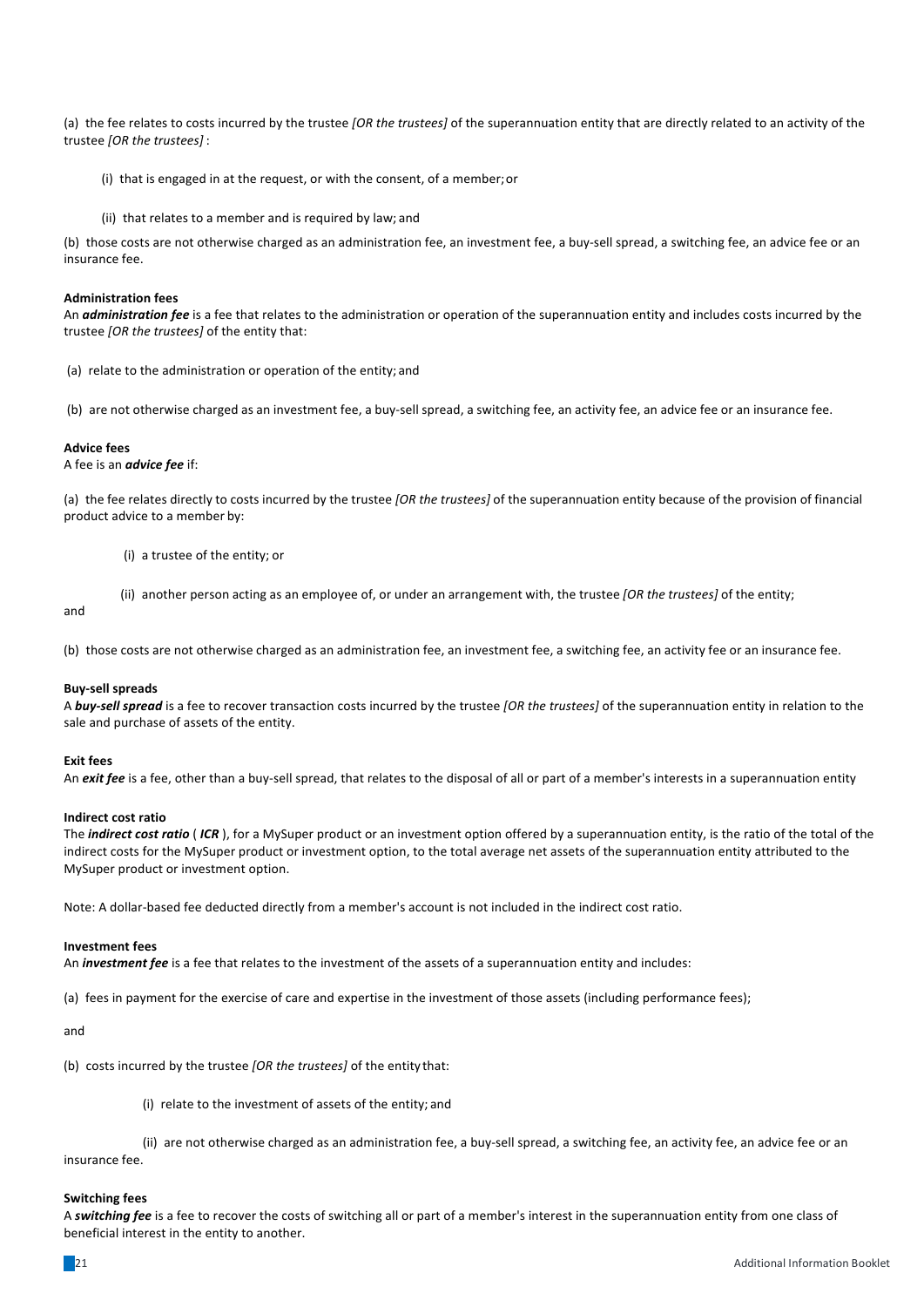## **Section 6 - How super is taxed**

This section provides a general guide to the way activity in relation to your super account may be taxed. The impact of tax laws will depend on your personal circumstances. For this reason, we strongly recommend that you consult your taxation adviser before acting on the basis of this information. For further general information, go to www.ato.gov.au.

Your super account may be taxed at three distinct phases:

- When contributions are made to your account;
- When earnings are generated for the investment option your account is invested in; and
- When withdrawals are made from your account.

## **TAX ON CONTRIBUTIONS**

The tax treatment of contributions depends on whether they are defined as concessional contributions or non-concessional contributions.

**Concessional contributions** are before-tax contributions. This means that they are paid from your pre-tax salary (by reducing your taxable salary by the amount of contribution you select). They include employer contributions, salary sacrifice contributions, contributions split with your spouse, contributions made by those who are substantially self-employed, and any personal contributions for which a tax deduction has been claimed.

**Non-concessional contributions** are after-tax contributions. This money is not taxed on the way into your super account as you have already paid tax on it at your nominal rate. They include personal contributions, spouse contributions, and concessional contributions that have exceeded the concessional contributions cap.

For more information about concessional and non-concessional contribution limits, including amounts included within these limits, rebates of contributions tax and the treatment of excess contributions, go to www.ato.gov.au.

#### **Concessional Contributions Cap**

A concessional tax rate of 15% will ordinarily apply to concessional contributions up to \$25,000\* per person per annum, deducted from your account by the Fund (unless a rebate of this tax is available because you are a low income earner - see below) and remitted to the Australian Taxation Office (ATO) by us on your behalf.

\* Current for the 2019/2020 Financial Year. Subject to indexation in future years.

## **Increase to Contribution Tax for High Income Earners**

If your income\* exceeds \$250,000\*\* in a financial year, you are classified by the Government as a "high income earner" and an additional 15% tax will apply to the lesser of your non-excessive concessional contributions and the amount of your income and non-excessive concessional contributions that exceed \$250,000. Refer to www.ato.gov.au for more information.

\*Income means your taxable income plus concessional super contributions, adjusted fringe benefits, net investment earnings, target foreign income and tax-free Government pensions and benefits, less child support.

\*\* Current for the 2019/2020 Financial Year. Subject to indexation in future years.

#### **Concessional Contribution Cap Breaches**

Concessional contributions in excess of the concessional contributions cap will incur additional tax at your top marginal tax rate and count towards your non-concessional cap. In addition, you will be liable to pay a charge in respect of the excess concessional contributions. You will be required to pay this additional tax personally. You can choose to withdraw the excess concessional contributions(and up to 85% of any associated investment earnings) from your super account to help pay your tax liability. If you do, this amount will be sent directly to the Australian Taxation Office (ATO) by us on your behalf. Otherwise, you can leave the excess concessional contributions in your super account and pay the income tax from your personal cash flow. The amount of excess concessional contributions that count towards your non-concessional contributions cap will be reduced by the amount of excess concessional contributions you release from your account 'grossed-up' by 15%

#### **Unused Concessional Cap Carry Forward**

If your Total Superannuation Balance\* is less than \$500,000 on 30 June of the previous financial year, you may be entitled to start accumulating the unused portion of your concessional contribution caps from previous years (up to 5 years' worth) and make additional concessional contributions into your super account. The first year you will be entitled to carry forward unused amounts is the 2019–2020 financial year. Unused amounts are available for a maximum of five years, and after this period willexpire.

\* Your Total Superannuation Balance is the total amount that you hold in super in the Australian superannuation system (across multiple accounts in multiple funds if applicable).

#### **No-TFN**

If we do not hold your Tax File Number (TFN), any concessional contributions that we receive from you or on your behalf will be rejected or refunded within 30 days of receipt. This decision has been made by the Trustee to avoid additional tax (No-TFN tax) that we would have to pay (by deduction from affected member accounts) on concessional contributions where a TFN is not held.

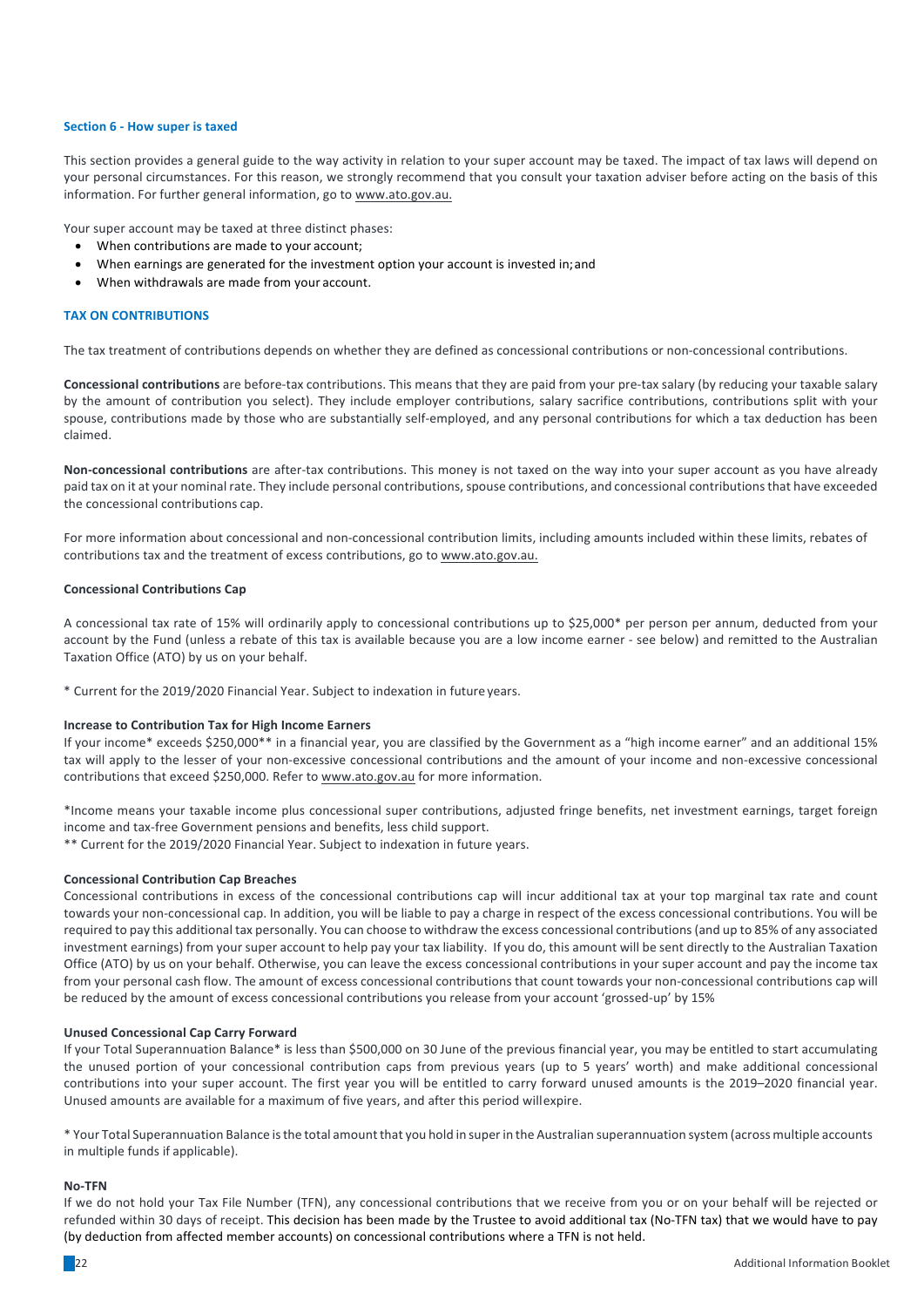## Low Income Superannuation Tax Offset (LISTO)

Under the LISTO scheme, if you earn less than \$37,000 per annum, you will receive a refund from the Government of up to \$500 of the 15% contributions tax you paid on concessional (before-tax) contributions paid into your super account.

You don't need to apply to be eligible for the LISTO. At the end of each financial year, the ATO will receive your Tax Return and a statement from Grosvenor Pirie Super listing all of the contributions that have been made to your super account. The ATO will then determine if you are eligible to receive the tax offset, and the amount of the offset (based on your income and contribution history), and will make a payment directly into your super account.

## **Non-Concessional Contributions Cap**

Non-concessional contributions are limited to \$100,000\* per person per annum. The \$100,000 cap will be indexed in future years so it is always four times the cap on concessional contributions.

\* Current for the 2019/2020 Financial Year. The cap will be indexed in future years so that it is always four timed the cap on concessional contributions.

If you are under age 65 you can bring forward two years of future entitlements averaged over a three-year period, giving you a cap of \$300,000 over a three-year period. If you take advantage of the "bring-forward rule" you cannot make any more non-concessional contributions into your super account for the next two years.

If you are between the ages of **65 and 74** you may contribute up to \$100,000 each financial year, provided you satisfy the Work Test (that is, you work 40 hours within a 30-day period in the relevant financial year). You are not able to access the three year bring forward of contributions.

If you are aged 75 or older you can no longer make non-concessional contributions to your super account.

Spouse contributions will be included in the receiving spouse's non-concessional contributions cap. Government co-contributions, personal contributions made from certain proceeds from the disposal of qualifying small business assets (up to a lifetime limit which may change from year to year), and personal contributions from proceeds from certain payments for personal injury resulting in permanent disablement made within 90 days of receiving the payment, will not count towards the non-concessional contributions cap.

#### **Spouse Contributions**

If you are classified by the Australian Taxation Office (ATO) as a low-income or non-working spouse, and your spouse makes contributions to your super account from their own super account, your spouse may qualify for a tax offset of up to 18% on up to \$3,000 in contributions per annum, to their own account balance. The maximum offset for a year of income is \$540.

The tax offset available to your spouse decreases as your income exceeds \$37,000 per annum and cuts off when your income reaches \$40,000 per annum or more. This doesn't mean that your spouse can no longer contribute to your super account, it just means they won't receive a tax offset for doing so.

Spouse contributions are not subject to the 15% contributions tax and they are tax-free on withdrawal. The amount that your spouse contributes to your account will count towards your spouse's non-concessional (after-tax) contributions cap (\$100,000 per annum). Contributions in excess of the non-concessional (after-tax) contributions cap are taxed at 45% (plus the Medicare Levy).

## **Downsizer Contributions**

The downsizer contribution is considered to be a one-off non-concessional (after tax) contribution, but it will not count towards your nonconcessional contribution cap. The downsizer contribution can also still be made even if you have a Total Superannuation Balance\* of more than \$1.6million. The downsizer contribution is nottax deductible and will be taken into account when determining your eligibility forthe Age Pension.

\* Your Total Superannuation Balance isthe total amountthat you hold in superin the Australian superannuation system (across multiple accounts in multiple funds if applicable).

## **Transfer Balance Cap**

There is a \$1.6 million Transfer Balance Cap on the total amount of accumulated superannuation you can transfer into the tax-free retirement phase, which is based on your Total Superannuation Balance\* as at 30 June the previous year. If your Total Superannuation Balance at the start of the financial year (the contribution year) is more than \$1.6 million, you will not be able to make any further non-concessional contributions.

\* Your Total Superannuation Balance isthe total amountthat you hold in superin the Australian superannuation system (across multiple accounts in multiple funds if applicable).

In addition, if your Total Superannuation Balance is close to \$1.6 million, you will only be able to access the number of years of bring forward required to take your balance up to \$1.6 million. For example, if your Total Superannuation Balance is greater than or equal to \$1.4 million (and less than \$1.5 million) you will only be able to bring forward \$200,000 over two years.

Subsequent earnings on balances in the retirement phase will not be capped or restricted.

## **Non-Concessional Contribution Cap Breaches**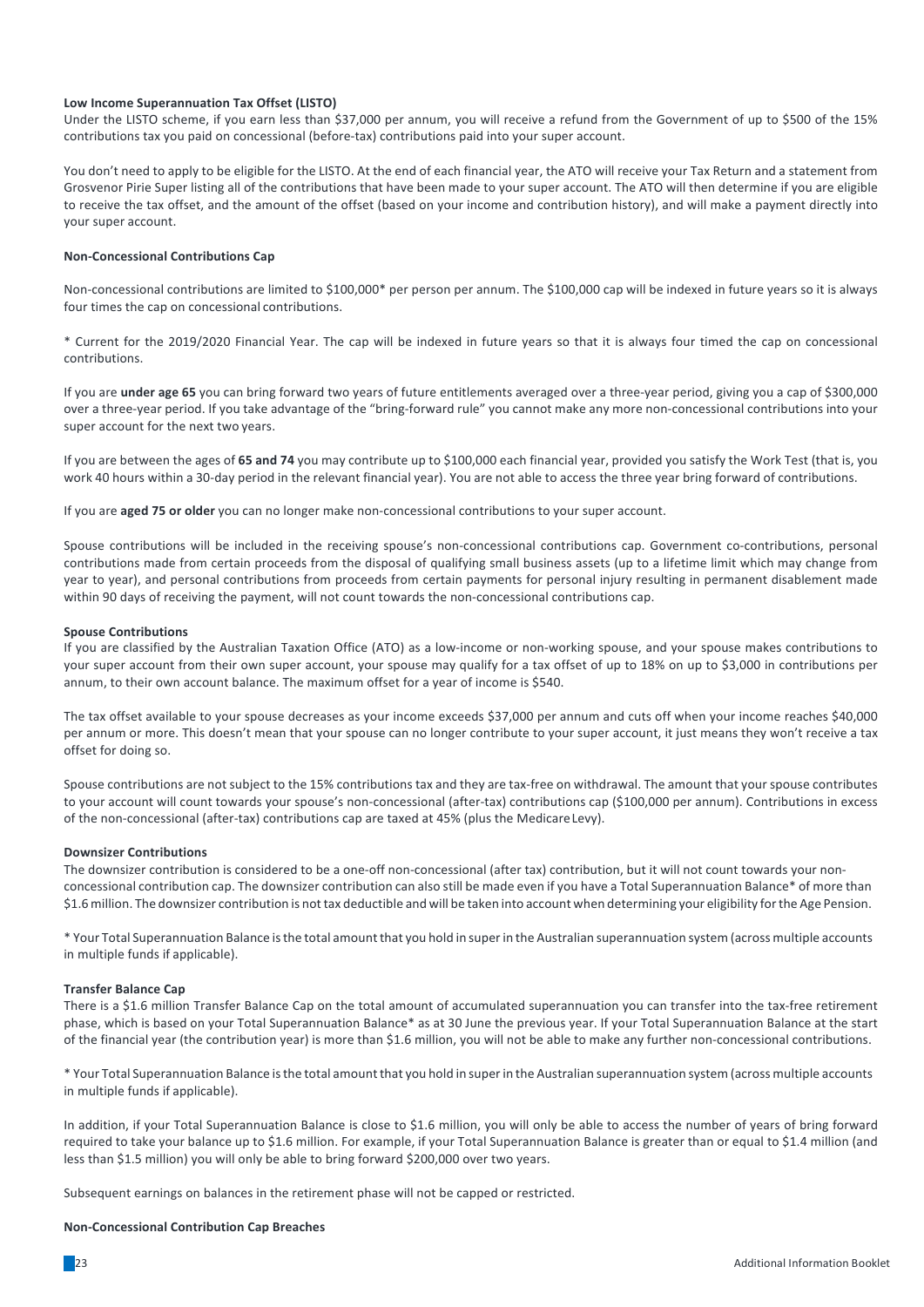Non-concessional contributionsin excess of the non-concessional contributions cap will incur additional tax at your top marginal tax rate, payable directly by you, if you choose to leave them in your super account. You have the option to withdraw from your account any excess nonconcessional contributions, plus 85% if any associated investment earnings. (The excess non-concessional contributions tax amount must be released from a superannuation fund upon presentation to the trustee of an ATO Release Authority.) These earnings will be included in your assessable income and taxed at your marginal tax rate.

## **No-TFN**

If we do not hold your Tax File Number (TFN), it is a requirement of tax law that any personal non-concessional contributions that we receive from you must be rejected or refunded within 30 days of receipt.

## **Government Co-contributions**

If you make personal after-tax contributions (i.e. non-concessional contributions) and your total taxable income is below a certain amount in a financial year, you may be eligible to receive a super co-contribution from the Federal Government for that year. Go to www.ato.gov.au for further information.

The ATO will work out whether you are entitled to receive a co-contribution using information provided by your superannuation funds and your personal income tax return.

**IMPORTANT:** The contribution caps are applied per person, not per fund. If you hold more than one super account, contributions made to all of your super accounts in a single financial year are added together and count towards the contribution caps.

#### **Tax Deductibility of Contributions**

An employer is generally entitled to a full deduction for all contributionsto superannuation on behalf of employees under age 75. Certain criteria must be met including that the employee is engaged in producing the employer's assessable income. Contributions made within 28 days of the end of the month in which an employee turns 75 or that are required to be made under an industrial award or other prescribed arrangements (after age 75) may also be deductible.

All individuals under the age of 65, and those aged 65 to 74 who meet the work test (working 40 hours within a 30-day period in a financial year) may claim a tax deduction for personal contributions to eligible superannuation funds up to the concessional contributions cap. To be applicable, you must complete the ATO's Notice of Intent to Claim a Tax Deduction on Personal Contributions Form and provide it to us. Go to www.ato.gov.au for more information. Time limits apply for claiming a deduction. We recommend you seek professional tax advice if you are considering making personal contributions this way.

## **TAX ON ROLLOVERS AND TRANSFERS**

No tax is payable by you if you elect to transfer some or all of your account balance in Grosvenor Pirie Super to another complying Australian super fund, approved deposit fund, retirement savings account or other approved super institution (or vice versa). Payment of tax by you is deferred until such time as your super benefit is paid to you in cash.

An exception to this is where the rollover or transfer is from an untaxed source, such as an unfunded superannuation scheme (for example, some public sector superannuation schemes). In this case, the rollover or transfer will be taxed at 15% plus the Medicare levy. A higher rate of tax (30% plus the Medicare levy) also applies to transfers over \$1,515,000 (for the 2019/2020 financial year) from an untaxed scheme to a taxed scheme.

If you elect to transfer your accumulation account into a pension account, the regular payments are taxed as income but the tax-free proportion of your benefit is not subject to tax and a 15% tax offset (rebate) will also generally apply. No tax is payable on any pension payments made to you after age 60 and such payments do not count towards your assessableincome.

# **Trans-Tasman Portability Scheme**

Transfers from a KiwiSaver scheme to an Australian super fund, or from an Australian super fund to a KiwiSaver scheme, are not taxed. It's also tax free to withdraw funds from your account once you are legally allowed to access them. Any savings you transfer to an Australian super fund are not deductible as a personal contribution, and are not considered eligible personal contributions for the purpose of receiving the super cocontribution for low-income earners or the spouse contribution tax offset.

# **TAX ON INVESTMENT EARNINGS**

All income and capital gains are taxed at a rate of up to 15%. This tax is calculated and deducted before investment returns are applied to your account. Fund expenses are an allowable deduction for the purpose of calculating taxable income. Any franking credits and foreign tax credits we receive are used to reduce the effective tax rate to below 15%.

## **TAX ON RENEFIT PAYMENTS**

#### **Lump sum withdrawals**

Depending on your age, tax may be payable on a lump sum benefit paid to you from your super account. In general, lump sum benefits paid to persons aged under 60 will be taxed, whilst benefits paid to persons aged 60 or over are tax free (if paid from a taxed source).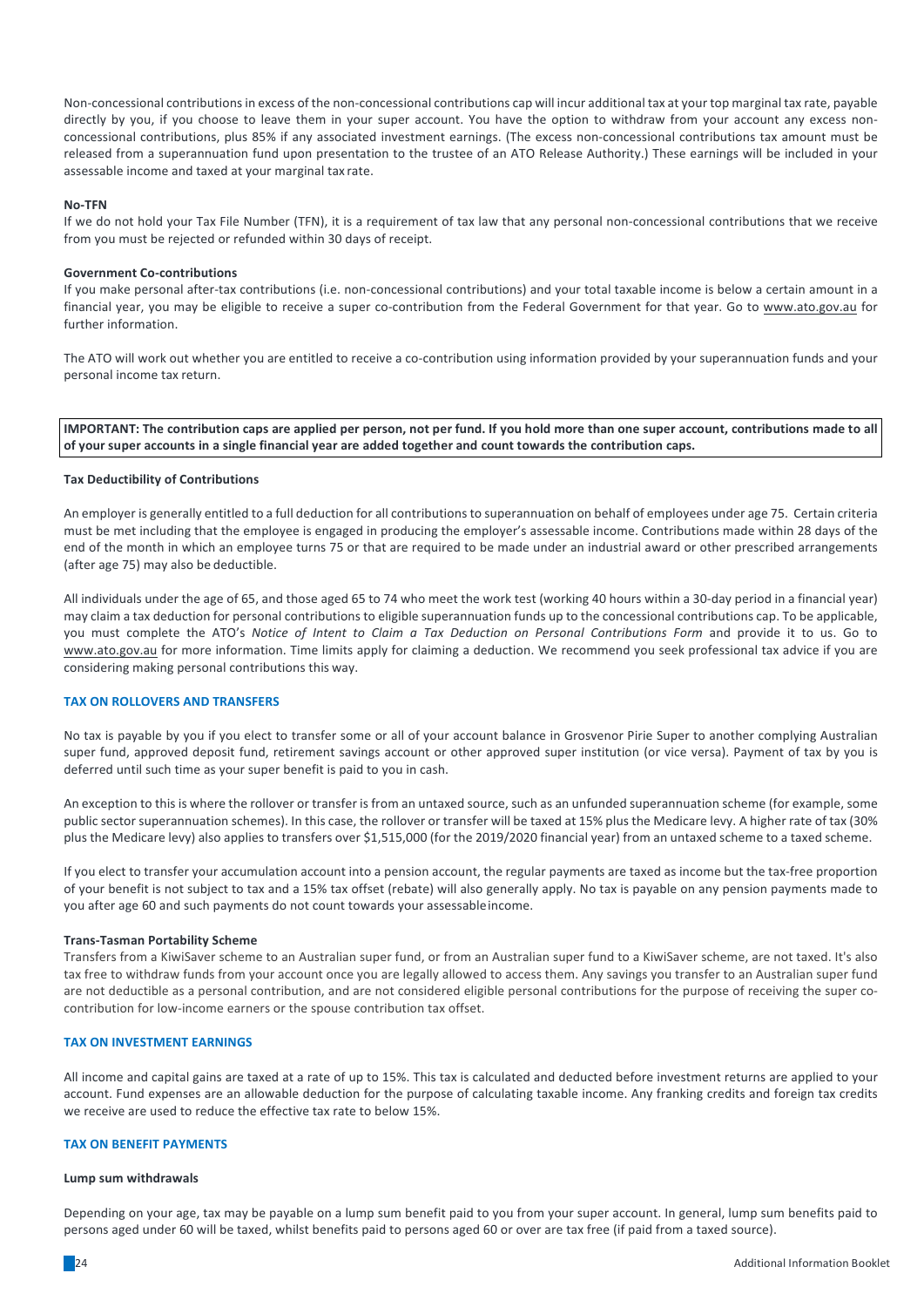When you claim a benefit **prior to age 60**, we will give you a statement showing the breakdown of your account balance into tax-free and taxable components. The tax-free component includes, for example, your personal after-tax contributions and an allowance for super benefits arising from employment under old tax rules in place before July 1983. The taxable component forms the balance of your benefit and includes employer contributions and investment earnings. The tax-free component is always paid tax-free.

If you are **aged between 55 and 59**, you will also receive the taxable component tax-free up to a lifetime limit of \$210,000 (for the 2019/20 financial year), with any amounts above that limit taxed at 15% plus the Medicare levy. If you are under 55 years of age, the entire taxable component will be taxed at 20% plus the Medicare levy.

| Age / Status                                  | <b>Component and Tax Treatment</b>                                                                                                                                           |
|-----------------------------------------------|------------------------------------------------------------------------------------------------------------------------------------------------------------------------------|
| Age 60 or over                                | Tax free                                                                                                                                                                     |
| Preservation age (generally age 55) to age 59 | Tax free component* is tax free.<br>Taxable component**<br>The first \$210,000*** is nil<br>$\circ$<br>○ The amount above \$210,000*** is taxed at 15% (plus Medicare levy). |
| Less than preservation age                    | Tax free component* is tax free.<br>Taxable component** taxed at 20% (plus Medicare levy)                                                                                    |

\* The tax-free component consists of amounts such as the accumulation of non-concessional contributions, pre July 1983 components and invalidity components. If you would like more information about these components contact us on (02) 8355 5149.

\*\* The taxable component is the benefit less the tax-free component. If you would like more information about these components contact us on (02) 8355 5149

\*\*\* The threshold applies in the 2019/2020 financial year. The threshold may be indexed in line with average weekly earnings each year in \$5,000 increments.

If your benefit includes an untaxed element, higher tax may be applicable.

When any benefit is paid from an accumulation account, it must comprise both tax-free and taxable components, in the same proportions as the total amount. You cannot nominate to withdraw specific components of your account before others.

If we do not have your TFN at the time a benefit is paid, higher tax applies.

Tax is not generally payable when transferring benefits to another superannuation fund or product.

## **Death Benefits**

## **Lump Sum**

Where a death benefit is paid to a dependant (as defined for tax purposes; see *Section 1 - How super works* of this AIB) as a lump sum, the benefit will be tax free, regardless of the age of the dependant.

A death benefit paid to a non- dependant (as defined for tax purposes) can only be paid as a lump sum. In this instance the tax-free component is tax free, whilst the taxable component is taxed at 15% plus the Medicare levy. Where a non-dependant receives an insurance pay-out as part of the death benefit, a portion of this amount may be an element untaxed (relating to the future service period of the insurance amount) and subject to higher tax. Tax on any taxable component may also be higher if we do not hold your TFN.

Where a death benefit is received by the legal personal representative of a deceased estate, tax is determined according to who is intended to benefit from the estate.

## **Income Stream**

Death benefits can be paid as an income stream to a dependant if you die before commencing an income stream. Death benefits can be paid as an income stream to a dependent child, although when the child turns 25, the balance in the account must be paid to the child as a lump sum (tax- free), unless the child is permanently disabled.

An income stream cannot revert to or be paid to a non-dependent upon your death. These income streams will be paid out to the non-dependant as a lump sum.

Please seek professional advice or contact us on (02) 8355 5149 or by email at members@gpml.com.au for further details.

## **Terminal Illness Benefits**

Tax does not apply to lump sums paid to individuals diagnosed with a terminal medical condition (as defined in Government legislation), regardless of the individual's age.

## **Total and Permanent Disablement Benefits**

essa and the control of the control of the control of the control of the control of the control of the control of the control of the control of the control of the control of the control of the control of the control of the Total and Permanent Disablement benefits are taxed at different rates, depending on the member's age at the date they were disabled. For more information, please contact us on (02) 8355 5149 or by email at members@gpml.com.au.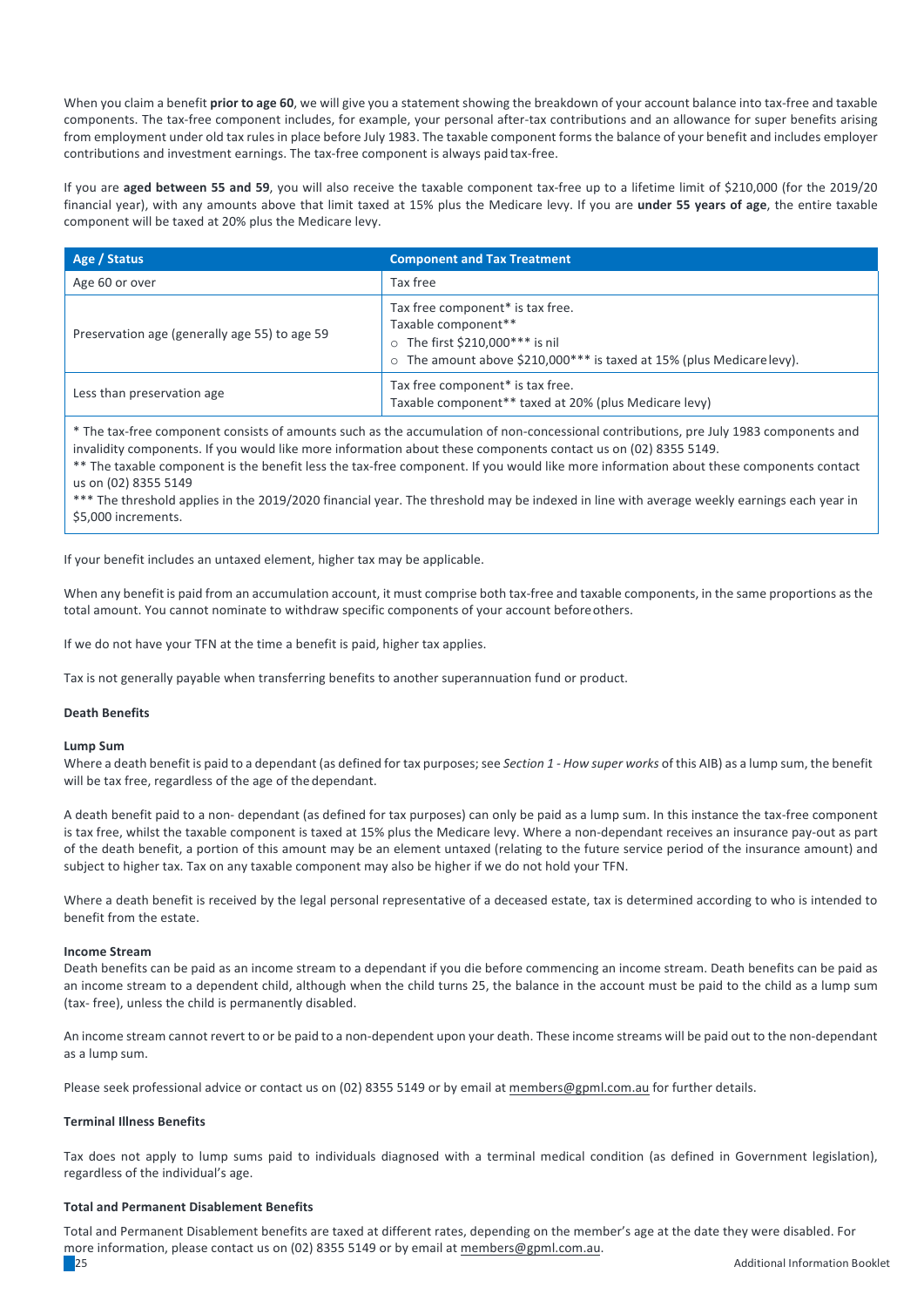## **Income Protection Benefits**

Income protection insurance benefits are paid as taxable income and, like salary and wages, attract Pay-As-You-Go (PAYG) tax at your marginal tax rate. The tax is deducted and remitted to the ATO before the benefit is paid. Higher tax applies if we do not hold your TFN.

## **Departing Australia Superannuation Payments**

If you enter Australia on a temporary visa you are entitled to receive your superannuation benefit once your visa has expired and you have permanently departed Australia. This type of payment is known as a Departing Australia Superannuation Payment (DASP).

The tax rates payable in respect of a DASP are as follows: $*$ 

- Tax free component Nil
- Taxable component  $-35%$  (taxed element) and 45% (untaxed element).

A tax rate of 65%\* may be applied to your DASP if it includes amounts attributable to super contributions made whilst you were a working holiday maker under the 417 (working holiday) or 462 (working holiday subclass) visa.

\* These figures are applicable for the 2019/2020 financial year.

#### **TAX FILE NUMBER**

#### **What you need to know about giving us your Tax File Number (TFN)**

Superannuation legislation authorises us to collect your TFN, and to use it for lawful purposes including to administer your superannuation interest and to provide information to the Commissioner of Taxation.

These purposes may change in the future as a result of legislative change. We may disclose your TFN to another superannuation provider when your benefits are being transferred, unless you request in writing that your TFN not be disclosed to any other superannuation provider.

It is not an offence not to quote your TFN. However, giving your TFN to Grosvenor Pirie Super will have the following advantages (which may not otherwise apply):

- We will be able to accept all types of contributions for you;
- The tax on contributions will not increase:
- Other than the tax that may ordinarily apply, no additional tax will be deducted when you start drawing down your superannuation benefits; and
- It will make it much easier to trace different superannuation accounts in your name so that you receive all your superannuation benefits when you retire.

**IMPORTANT:** Grosvenor Pirie Super will not to accept, or will refund, concessional contributions (for example, employer contributions) for a member if a TFN is not held for the member.

## **Section 7 - Other important information**

# **COOLING OFF PERIOD**

If you change your mind there is a 14-day cooling off period. You will need to tell us in writing that you no longer wish to join. The 14-day period starts on the earlier of vou receiving confirmation from us that your account has been established or five business days after we issue units to you.

The cooling off period only applies to your initial investment in the Fund. It does not apply to subsequent contributions. You will not be eligible for cooling off if you have exercised any rights in respect of your initial investment or a contribution you have made.

If you exercise your right to cool off, your money will be returned to you, adjusted for the increase or decrease in the value of the investment at the date we received notification, and reasonable transaction or administrative costs. Note, any preserved and restricted amounts must be transferred to another complying superannuation fund.

## **TRUST DEED**

Grosvenor Pirie Super is governed by a Trust Deed which sets out the rights of members and beneficiaries, and the rights, duties and responsibilities of the Trustee. In the event of any inconsistency between this PDS and the terms of the Trust Deed, the terms of the Trust Deed will prevail.

You can obtain a copy of the Trust Deed free of charge by contacting us on (02) 8355 5149 or by email at members@gpml.com.au.

From time to time, the Trustee may determine to amend the Trust Deed as circumstances change, such as to reflect changes in legislation. The Trustee can generally amend the Trust Deed without your consent if:

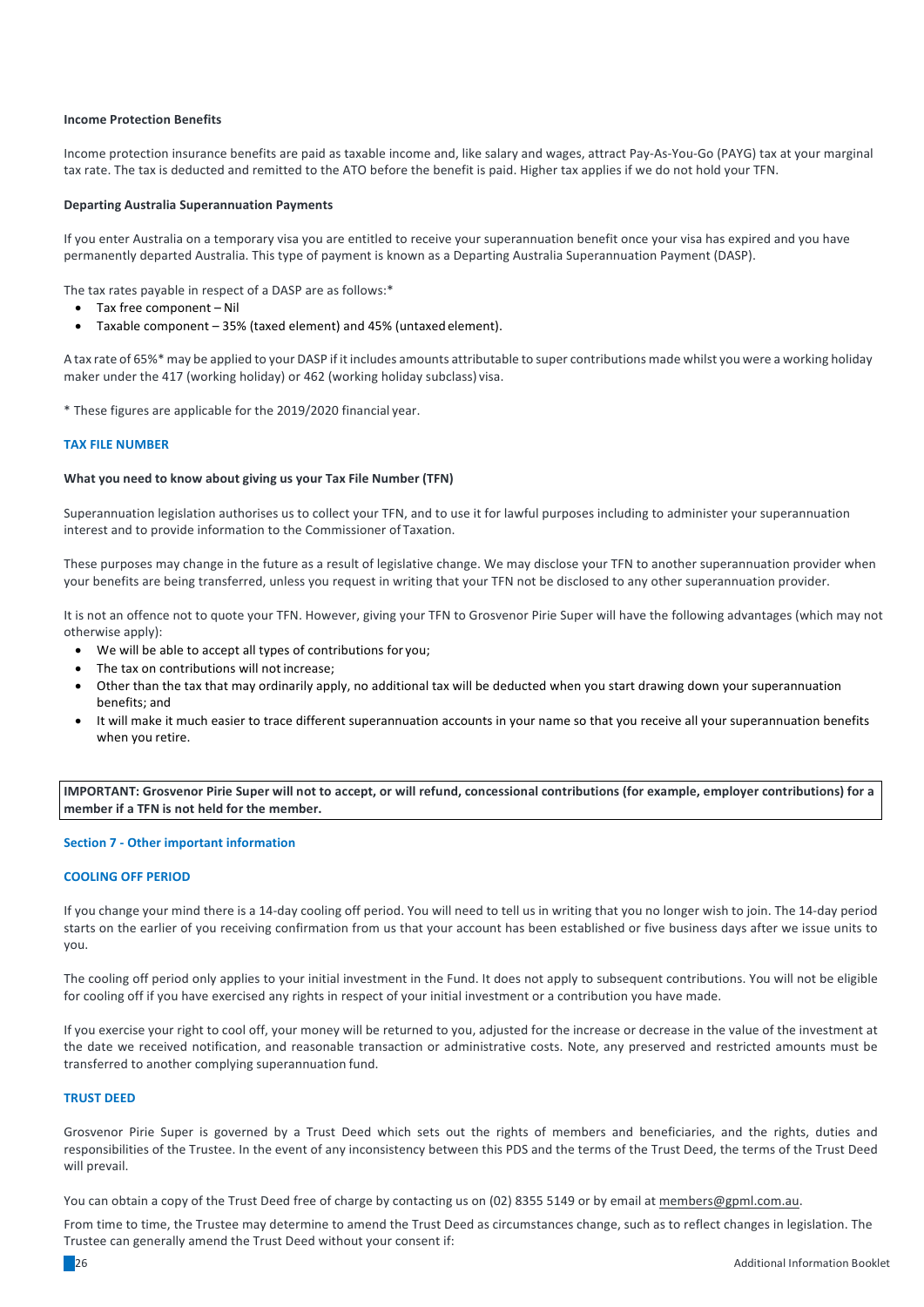- The amendment does not reduce the existing accrued benefits of members or beneficiaries; or
- All relevant consents as required by law or by the Trust Deed are obtained; or
- In the opinion of the Trustee, the principal purpose of the amendment is to better enable the Fund to comply with superannuation law.

# **ENQUIRIES AND COMPLAINTS**

Superannuation legislation requires us to have arrangements in place for you to make enquiries or complaints about the operation or management of the Fund.

The arrangements that we have established are:

- Enquiries can be made by telephone to (02) 8355 5149 or in writing to members@gpml.com.au.
- A complaint must generally be in writing and addressed to The Complaints Officer, Grosvenor Pirie Super, 120b Underwood St, Paddington, NSW 2021.
- The receipt of written complaints will be acknowledged in writing. The complaint will be investigated and action initiated to resolve the matter.
- A written response will be made as soon as possible but within the 90-day limit prescribed by superannuation legislation.

For any complaint that is unable to be resolved to your satisfaction, or if you do not receive a response within 90 days of making your complaint, the Government has established an independent body, the Australian Financial Complaints Authority (AFCA). This Authority's contact details are:

Australian Financial Complaints Authority GPO Box 3 MELBOURNE VIC 3001 Telephone: 1800 931 678 Email: info@afca.org.au Website: www.afca.org.au

Complaints may be submitted by both current and former members, and their beneficiaries, and will largely be dealt with by correspondence. AFCA can deal with complaints that relate to a decision or a failure to make a decision by a trustee or a person acting for a trustee, in relation to a particular individual. AFCA cannot deal with certain complaints, for example, complaints about the management of a fund as a whole.

# **RESPECTING YOUR PRIVACY**

The privacy of all members is very important to us. Privacy laws require us to make certain disclosures before collecting personal information from or about you or your beneficiaries.

# **Collection of Personal Information**

We collect your personal information for the following reasons, to:

- Administer products and services and manage our relationship with you, including to establish and maintain member records, and provide regular statements, reports and communications;
- Provide products and services to you;
- Process transactions, applications, claims, requests and queries in relation to our products andservices;
- Identify you in accordance with the AML/CTF Legislation and to protect against fraud;
- Let you know about other products or services that we may offer or that the Fund's Promoter may offer; and
- Comply with applicable laws and regulations.

If we do not collect your personal information, we may not be able to process your application, provide you with services relating to the Fund or administer your interest in the Fund.

## **Disclosure of Personal Information**

We may disclose your personal information to third parties including:

- Outsourced service providers, including the Administrator and the Promoter of the Fund;
- Mail houses and printing companies;
- Specialist service providers, such as actuaries, auditors and lawyers;
- Custodians and brokers;
- Insurance providers;
- Your financial adviser, your attorney appointed under a power of attorney, or your appointed representative;
- Other consultants: and
- Government authorities as required or desirable in administering and conducting the business of the Fund, including in complying with relevant regulatory or legal requirements. It is possible that this may also include a Government authority that is overseas.

Your personal information will only be disclosed to third parties other than those listed above if you have consented, if you would reasonably expect us to disclose information of that kind to those third parties, if we are authorised or required to do so by law, or if it is necessary to assist with law enforcement.